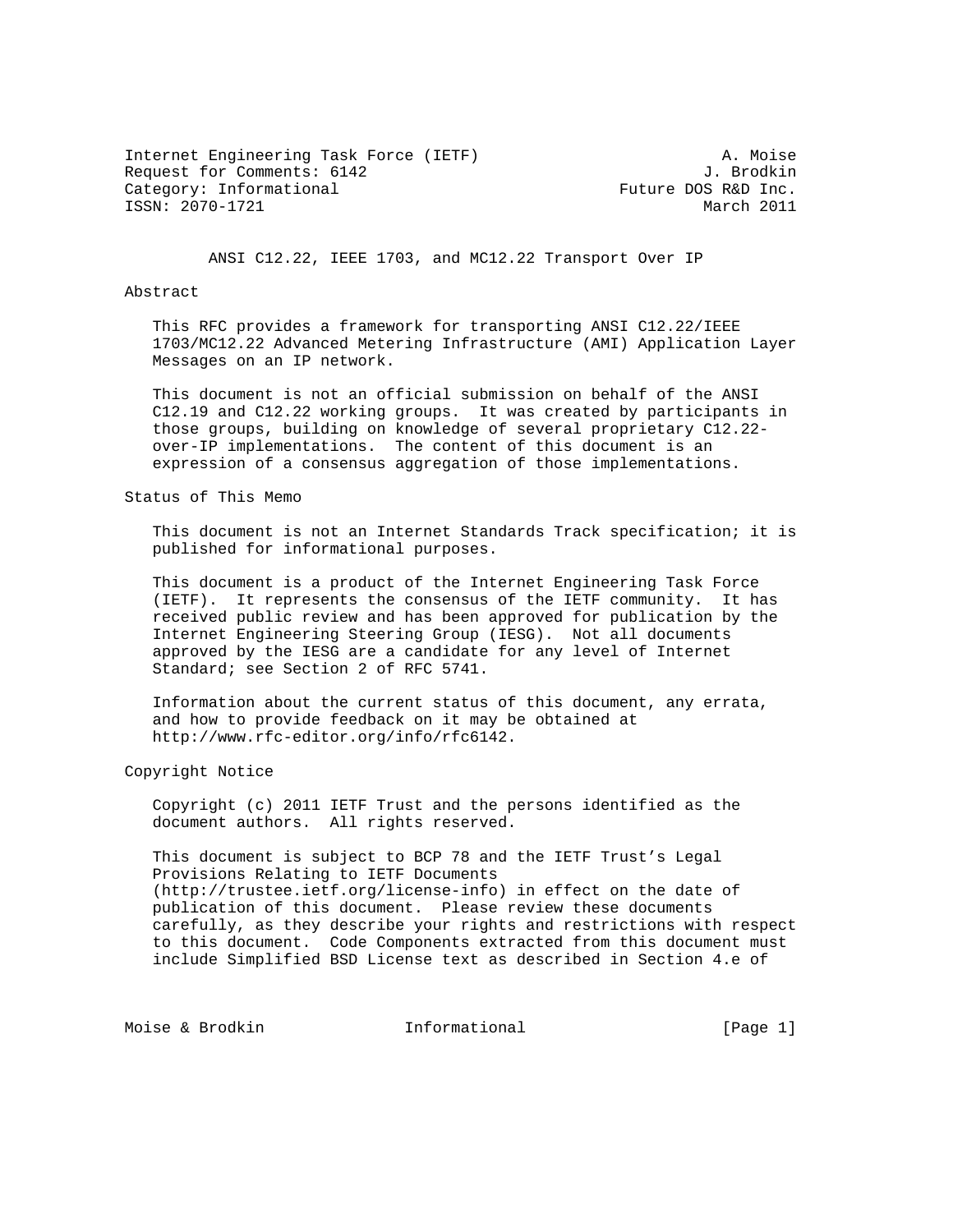the Trust Legal Provisions and are provided without warranty as described in the Simplified BSD License.

# Table of Contents

| $\mathcal{E}$ |                                                                     |
|---------------|---------------------------------------------------------------------|
|               |                                                                     |
|               |                                                                     |
|               |                                                                     |
|               |                                                                     |
|               |                                                                     |
|               |                                                                     |
|               |                                                                     |
|               |                                                                     |
|               | 4.8. Encoding of Multicast and Broadcast Addresses 12               |
|               |                                                                     |
|               | 5.1. C12.22 Connection Types and TCP/UDP Transport Modes 14         |
|               | 5.2. IP Message Transport Details 15                                |
|               | 5.2.1. TCP and UDP Port Use 15                                      |
|               | 5.2.2. Active-OPEN UDP Mode (CL=1, CL Accept=0) $\dots\dots\dots16$ |
|               | 5.2.3. Passive-OPEN UDP Mode (CL=1, CL Accept=1) 17                 |
|               | 5.2.4. Active-OPEN TCP Mode (CO=1, CO Accept=0) 17                  |
|               | 5.2.5. Passive-OPEN TCP Mode (CO=1, CO Accept=1) 18                 |
|               | 5.2.6. TCP and C12.22 Message Directionality 18                     |
|               |                                                                     |
|               |                                                                     |
|               | 5.4.1. Unicast Versus Multicast Versus Broadcast 20                 |
|               | 5.4.2. Sending Large C12.22 APDUs Using UDP 20                      |
|               | 5.4.3. Choice of Protocol for C12.22 Response APDUs 20              |
|               |                                                                     |
|               |                                                                     |
|               |                                                                     |
|               |                                                                     |
|               |                                                                     |
|               |                                                                     |
|               |                                                                     |
|               |                                                                     |

Moise & Brodkin **Informational** [Page 2]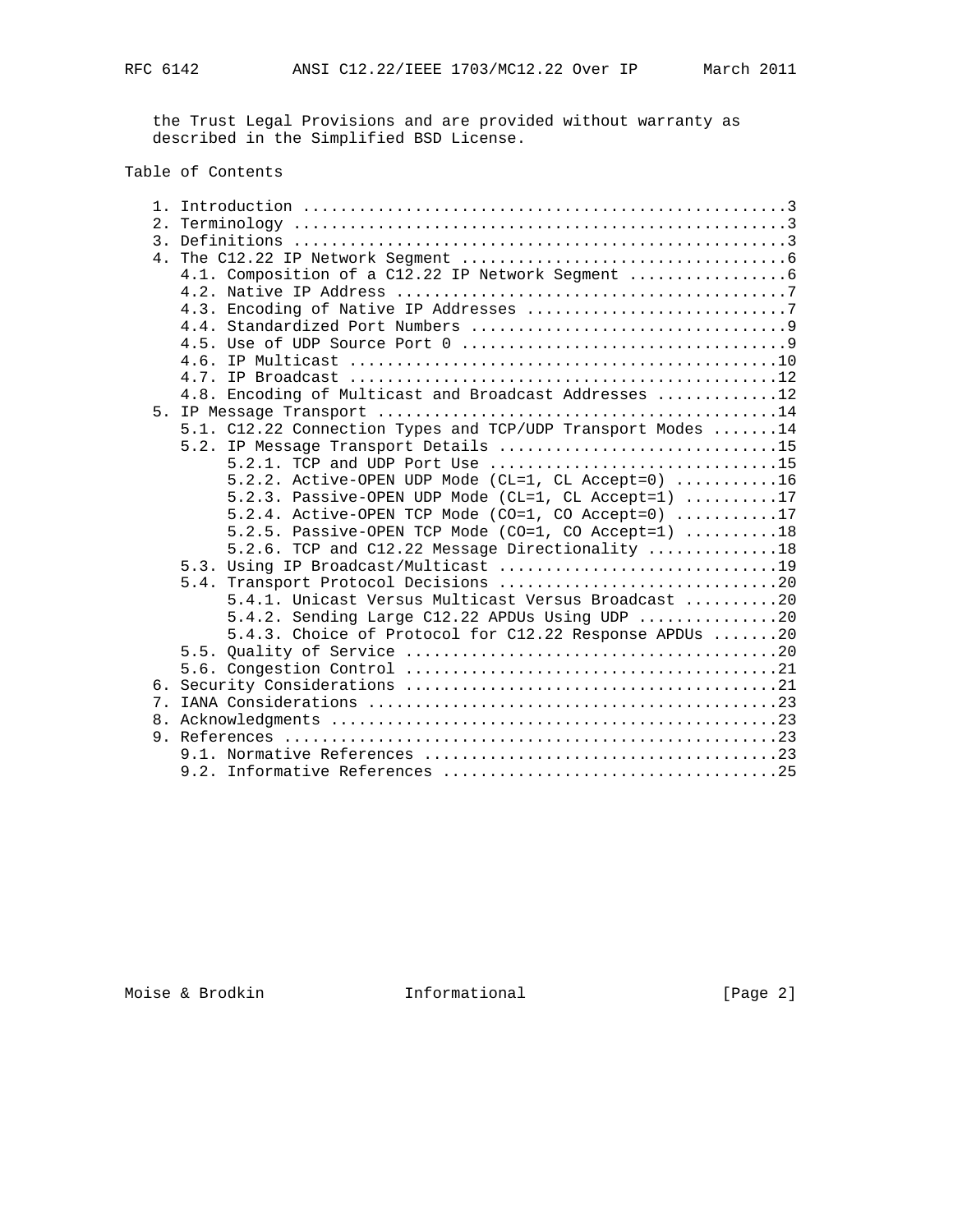# 1. Introduction

 The ANSI C12.22 standard [1] provides a set of application layer messaging services that are applicable for the enterprise and End Device components of an Advanced Metering Infrastructure (AMI) for the Smart Grid. The messaging services are tailored for, but not limited to, the exchange of the Data Table Elements defined and co-published in ANSI C12.19 [2], IEEE P1377 [3], and MC12.19 [23]. These standards were developed jointly by ANSI (ANSI C12.22 and ANSI C12.19), IEEE (IEEE 1377 and IEEE 1703), and Measurement Canada (MC12.19 and MC12.22).

 ANSI C12.22, which is an application level messaging protocol, may be transported over any underlying transport network. This RFC defines the requirements governing the transmission of ANSI C12.22 Messages via the TCP and UDP transports in IP networks (whereby the OSI Session, Presentation, and Application Layers of ANSI C12.22 are collapsed into a single Application Layer).

 Specifically, this RFC applies to the operational details of Section 5, "C12.22 Node to C12.22 Network Segment Details", of ANSI C12.22, and covers the mapping, encoding, and interpreting of ANSI C12.19 Device Network Table Elements and Native Addresses for use on IP networks.

2. Terminology

 The key words "MUST", "MUST NOT", "REQUIRED", "SHALL", "SHALL NOT", "SHOULD", "SHOULD NOT", "RECOMMENDED", "MAY", and "OPTIONAL" in this document are to be interpreted as described in RFC 2119 [4].

 Throughout this document, we use terms like "ANSI C12.22" or "ANSI C12.19", as in "C12.22 Relay" or "ANSI C12.19 Device". These terms are interchangeable with the terms "IEEE 1703 Relay" and "IEEE 1377 Device", respectively. However, the recent versions of the Utility End Device communication standards were developed under the auspices of ANSI C12 SC17 WG1 and ANSI C12 SC17 WG2. For that reason, the terminology used in this document expands on the ANSI C12.22-2008 [1] and ANSI C12.19-2008 [2] definitions as revised by IEEE 1703-2010 [5] and IEEE 1377-2010 [3].

## 3. Definitions

 This specification uses a number of terms to refer to the roles played by participants (actors) in, and objects of, the ANSI C12.22 [1], IEEE 1703 [5], and MC12.22 [24] protocol. Any terms prefixed by "C12.22" or "C12.19" that are not defined in this document can be resolved in [1], [5], [24] or in [2], [3], [23].

Moise & Brodkin **Informational** [Page 3]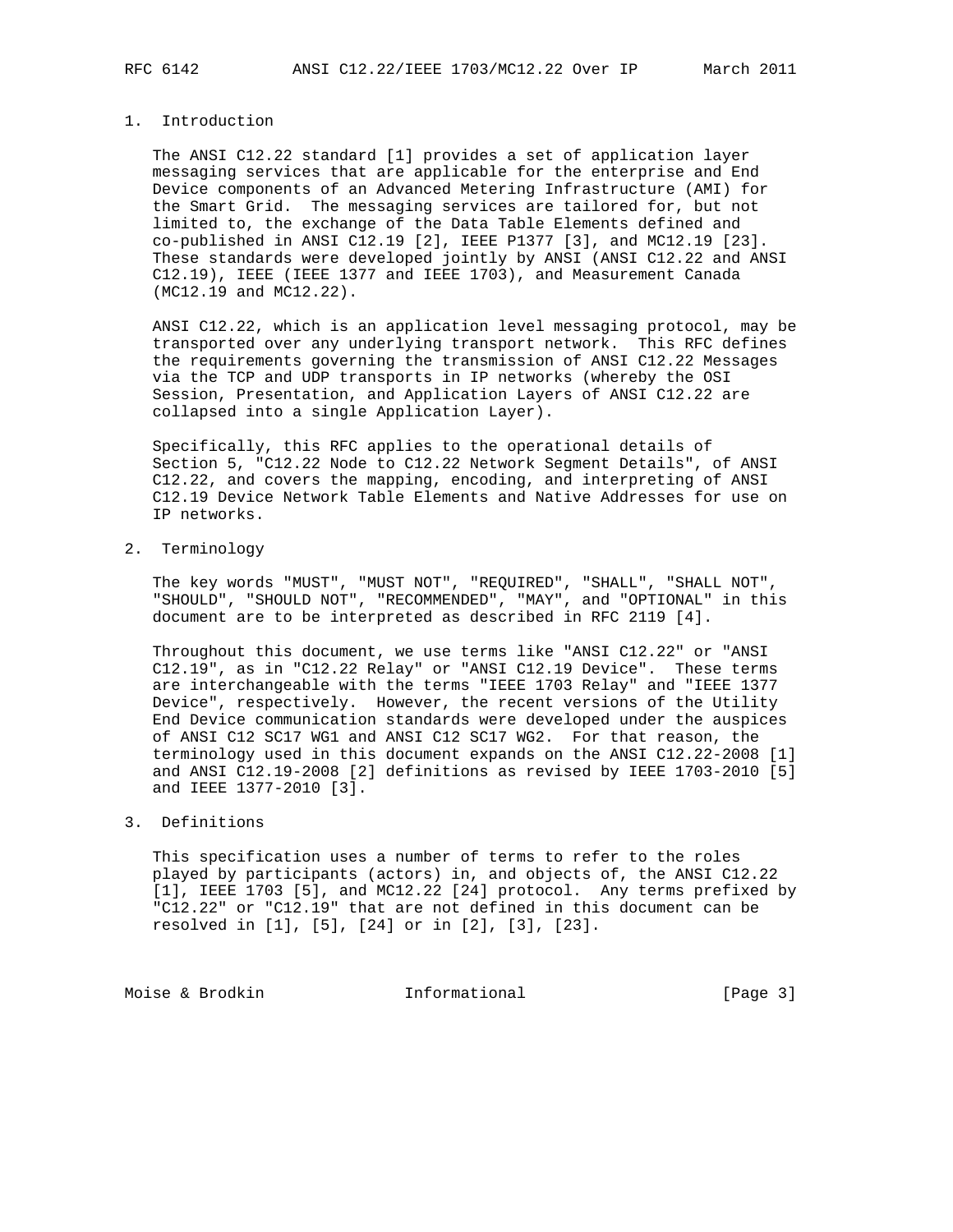# ACSE

 Association Control Service Element. In the context of this specification and of [1], ACSEs are encoded per ISO/IEC 10035-1 [6] using the ASN.1 Basic Encoding Rules (BER) [7].

## Active-OPEN UDP

 Active-OPEN UDP is a state used by a local C12.22 IP Node to expect and receive incoming C12.22 Messages that it solicited from a foreign C12.22 IP Node using UDP. The local C12.22 IP Node MAY exit the Active-OPEN UDP state when it has received all of the expected C12.22 Messages or a C12.22 Message timeout has occurred. The local C12.22 IP Node receives all C12.22 Response Messages solicited from the foreign C12.22 IP Node that arrive at the local port number that matches the source port number used to solicit the C12.22 Messages from the foreign C12.22 IP Node.

## Active-OPEN TCP

 Active-OPEN TCP is a state used by a local C12.22 IP Node to establish a TCP connection with a fully specified foreign C12.22 IP Node using TCP and the foreign C12.22 IP Node's registered Native IP Address. The Active-OPEN TCP state is identical to a local "Active-OPEN" as defined in [9].

## APDU

 Application Protocol Data Unit. In the context of the ANSI C12.22 Application, it is an ACSE C12.22 Message.

### ACSE APDU

ACSE Application Protocol Data Unit; same as APDU.

## ApTitle

 An ANSI C12.22 Application-process Title. An ApTitle is a name for a system-independent application activity that exposes application services to the application agent, e.g., a set of application service elements that together perform all or part of the communication aspects of an application process. An ApTitle is encoded as a unique registered (as per [1]) object identifier.

## C12.22 IP Node

 A C12.22 Node that is located on a C12.22 IP Network Segment and communicates using the Internet Protocol.

Moise & Brodkin **Informational** [Page 4]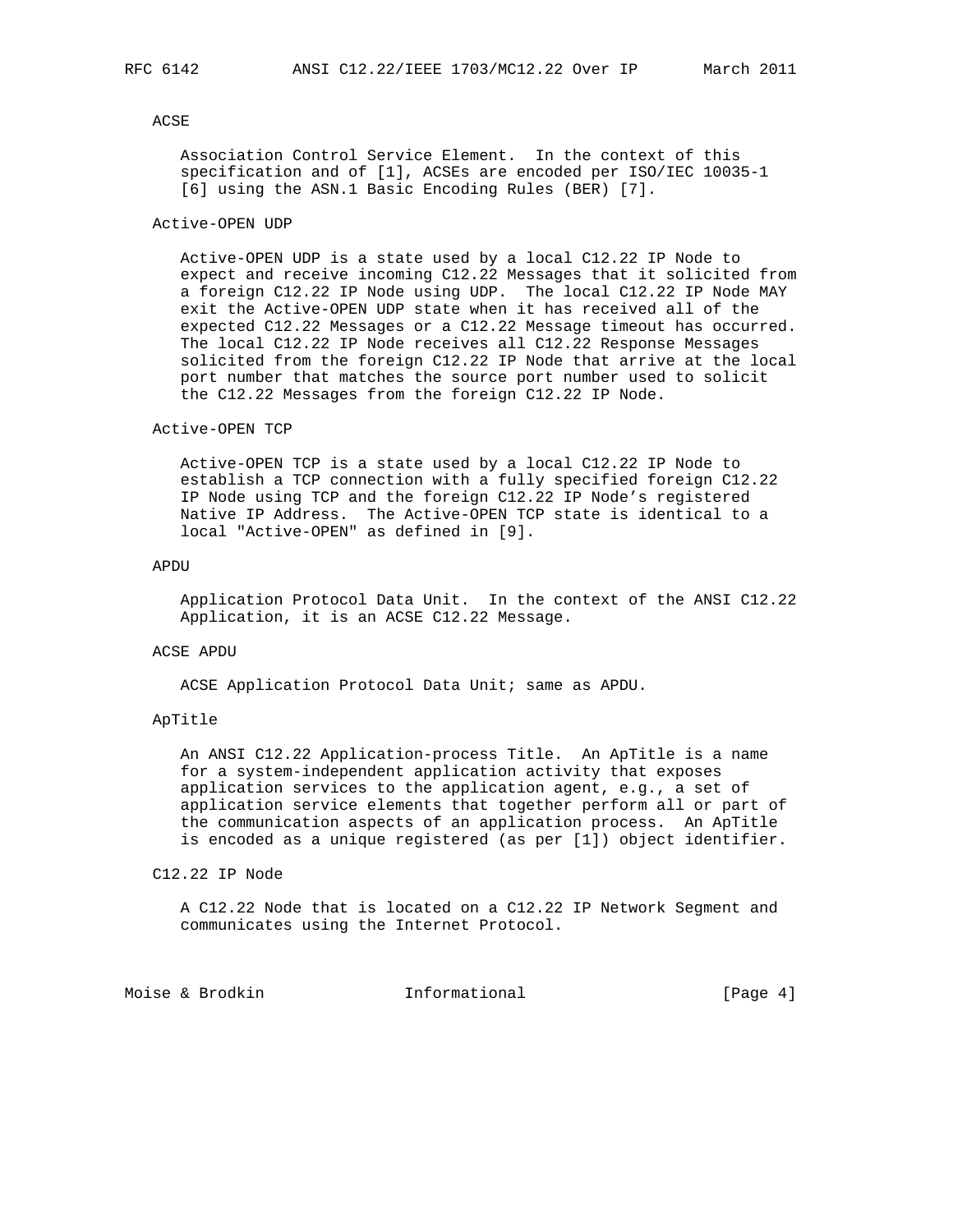#### C12.22 IP Network Segment

 A collection of all C12.22 IP Nodes that implement the IP-based protocols, as defined in this specification, and can communicate with each other using IP routers, switches, and bridges and without the use of a C12.22 Relay.

## C12.22 IP Relay

 A C12.22 IP Node that performs the functions of a C12.22 Relay. A C12.22 IP Relay acts as a bridge between a C12.22 IP Network Segment and an adjacent, C12.22 Network Segment.

## C12.22 Message

 An ACSE APDU that is fully assembled, or a segment of a C12.22 Request Message, or a segment of a C12.22 Response Message. The C12.22 Message described in this specification MUST be encoded using [7].

#### C12.22 Request Message

 A fully assembled C12.22 APDU that contains an ACSE user information element, which includes one or more EPSEM Service Requests.

#### C12.22 Response Message

 A fully assembled C12.22 APDU that contains an ACSE user information element, which includes one or more EPSEM service responses.

#### Connection

 A logical and physical binding between two or more users of a service [1].

#### EPSEM

 Extended Protocol Specification for Electronic Metering. EPSEM defines structures and services used to encode multiple requests and responses for use by devices such as gas, water, electricity, and related electronic modules or appliances.

#### Initiating C12.22 IP Node

 A role of a C12.22 IP Node in which it initiates the transmission of a C12.22 Request Message.

Moise & Brodkin **Informational** [Page 5]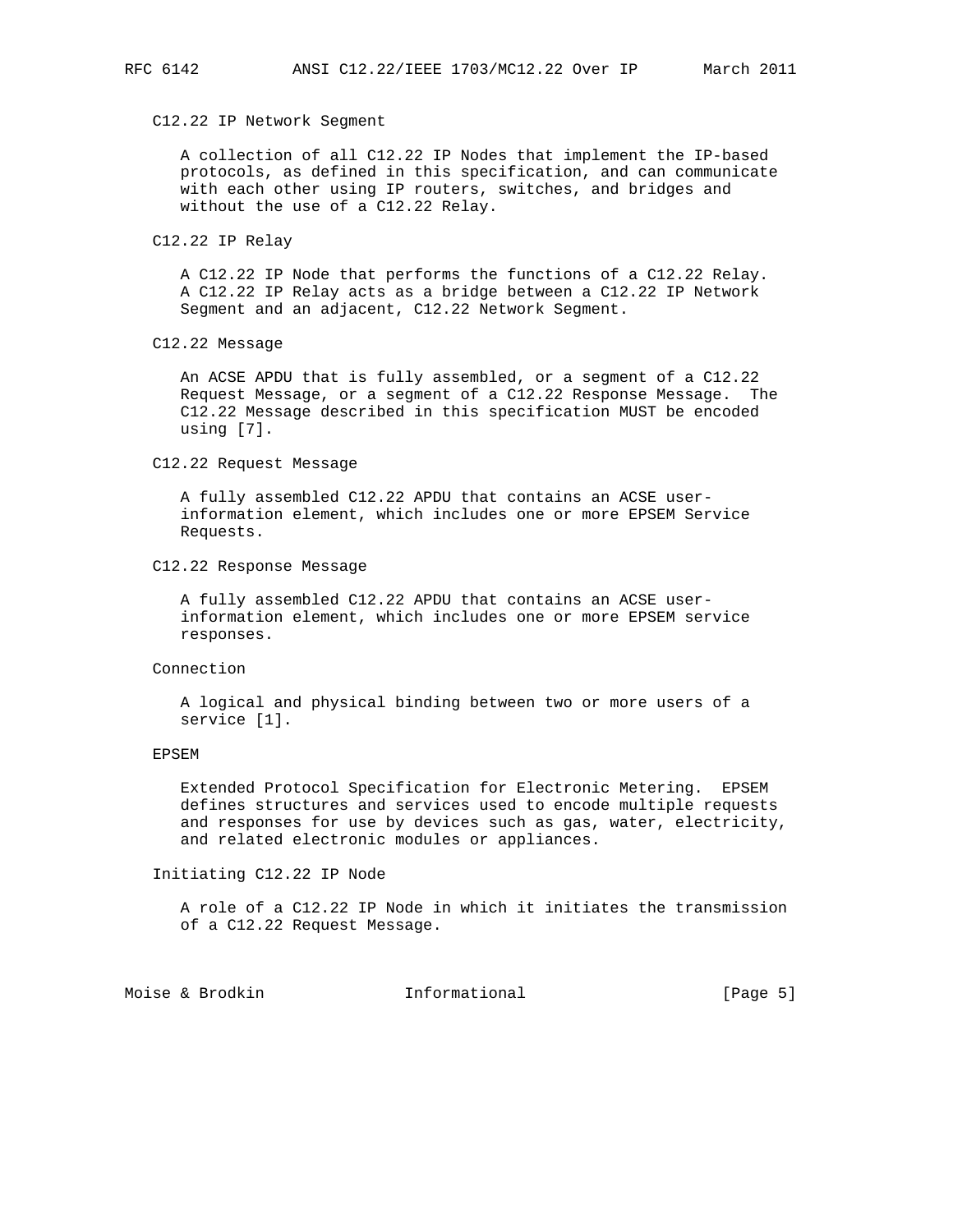Native Address

 The term "Native Address" refers to the transport address that may be used to reach a C12.22 Node on its C12.22 Network Segment [1]. In this specification, the Native Address refers to the Native IP Address.

Passive-OPEN UDP

 Passive-OPEN UDP is a state used by a local C12.22 IP Node to expect and receive incoming C12.22 Messages from any foreign C12.22 IP Node using UDP. When the Passive-OPEN UDP state is active, the local C12.22 IP Node accepts all C12.22 Messages that arrive at the local port number that was registered by the local C12.22 IP Node.

Passive-OPEN TCP

 Passive-OPEN TCP is a state used by a local C12.22 IP Node that wants to establish a TCP connection with an unspecified foreign C12.22 IP Node using TCP. In this case, any foreign C12.22 IP Node MAY connect to the local C12.22 IP Node as long as the local port matches the port used by the foreign C12.22 IP Node. The Passive-OPEN TCP state is identical to "local passive OPEN" defined in [9].

Responding C12.22 IP Node

 A role of a C12.22 IP Node in which it responds to the reception of a C12.22 Request Message.

Target C12.22 IP Node

The C12.22 IP Node that is the destination for a C12.22 Message.

4. The C12.22 IP Network Segment

 This section defines the characteristics of the C12.22 IP Network Segment.

4.1. Composition of a C12.22 IP Network Segment

 A C12.22 Network Segment is a collection of C12.22 Nodes that can communicate with each other directly -- without having to forward C12.22 Messages through a C12.22 Relay.

 A C12.22 IP Network Segment comprises C12.22 IP Nodes and the network infrastructure that enables any one node to reach all other nodes on

Moise & Brodkin **Informational** [Page 6]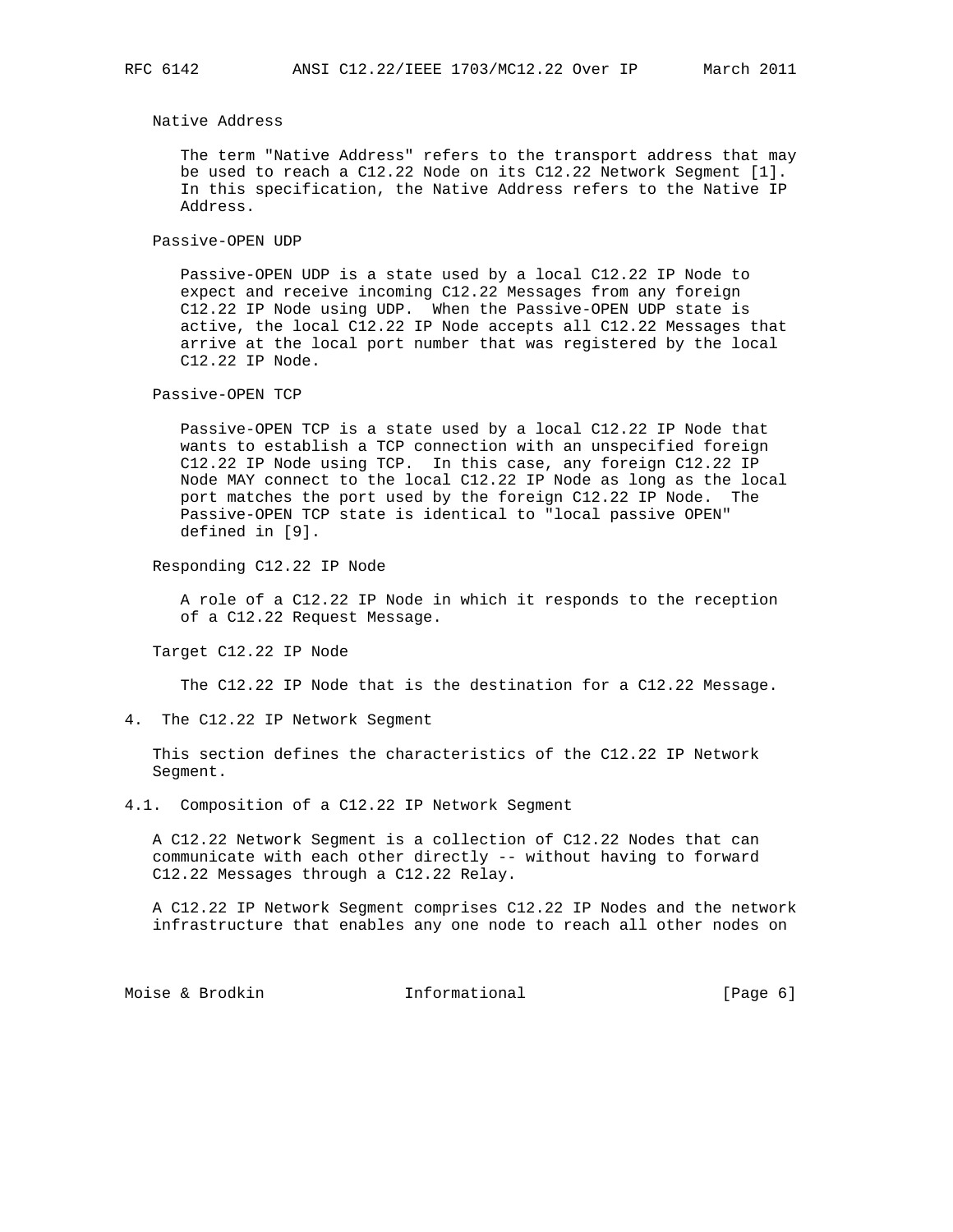the same segment. All C12.22 IP Nodes on the C12.22 IP Network Segment employ the same IP address encoding scheme (per Figures 1 and 2) and the same network and transport protocols in accordance with this specification.

 There is no restriction on the size of a C12.22 IP Network Segment. It MAY be as small as a single LAN or subnet, or it MAY include numerous, heterogeneous LANs and WANs connected by routers, bridges, and switches. The C12.22 IP Network Segment MAY be completely private, or include communication across the global Internet.

# 4.2. Native IP Address

 The term "Native IP Address" denotes a Native Address that MAY be used to reach a C12.22 Node on its C12.22 IP Network Segment. The Native IP Address includes the binary IP address, and an OPTIONAL port number that MAY be followed by an OPTIONAL protocol identifier. The Native IP Address SHALL be encoded as described below in Section 4.3, "Encoding of Native IP Addresses".

 The IP address of the C12.22 IP Node MUST be configured before the C12.22 IP Node attempts to send or receive any C12.22 Message on its C12.22 IP Network Segment. If the port number is not explicitly configured by the controlling application, it SHALL be set to the default port number, 1153 (see Section 4.4, "Standardized Port Numbers", below).

 It is beyond the scope of this specification to define the method of configuration, the configuration parameters, or any administrative controls that the system administrator may wish to implement to assign an IP address.

## 4.3. Encoding of Native IP Addresses

 ANSI C12.22 defines binary fields for encoding a C12.22 Native Address for transport within C12.22 Messages and for storage in C12.19 Device Tables. In this RFC, the fields SHALL contain an IPv4 or an IPv6 binary native IP address that is followed by an OPTIONAL two-byte TCP or UDP port number. The TCP or UDP port number, when present, MAY be followed by an OPTIONAL one-byte transport protocol identifier ("Protocol" for IPv4 or "Next Header" for IPv6). The transport protocol identifier SHALL be set to 17 (0x11) for UDP transport, or to 6 (0x06) for TCP transport, or not set (absent) for both UDP and TCP transports. The transport protocol values SHALL be consistent with the C12.22 Node's registered attributes (see Connectionless (CL) and Connection-Oriented (CO) flags in Section 5.1, "C12.22 Connection Types and TCP/UDP Transport Modes", below).

Moise & Brodkin **Informational** [Page 7]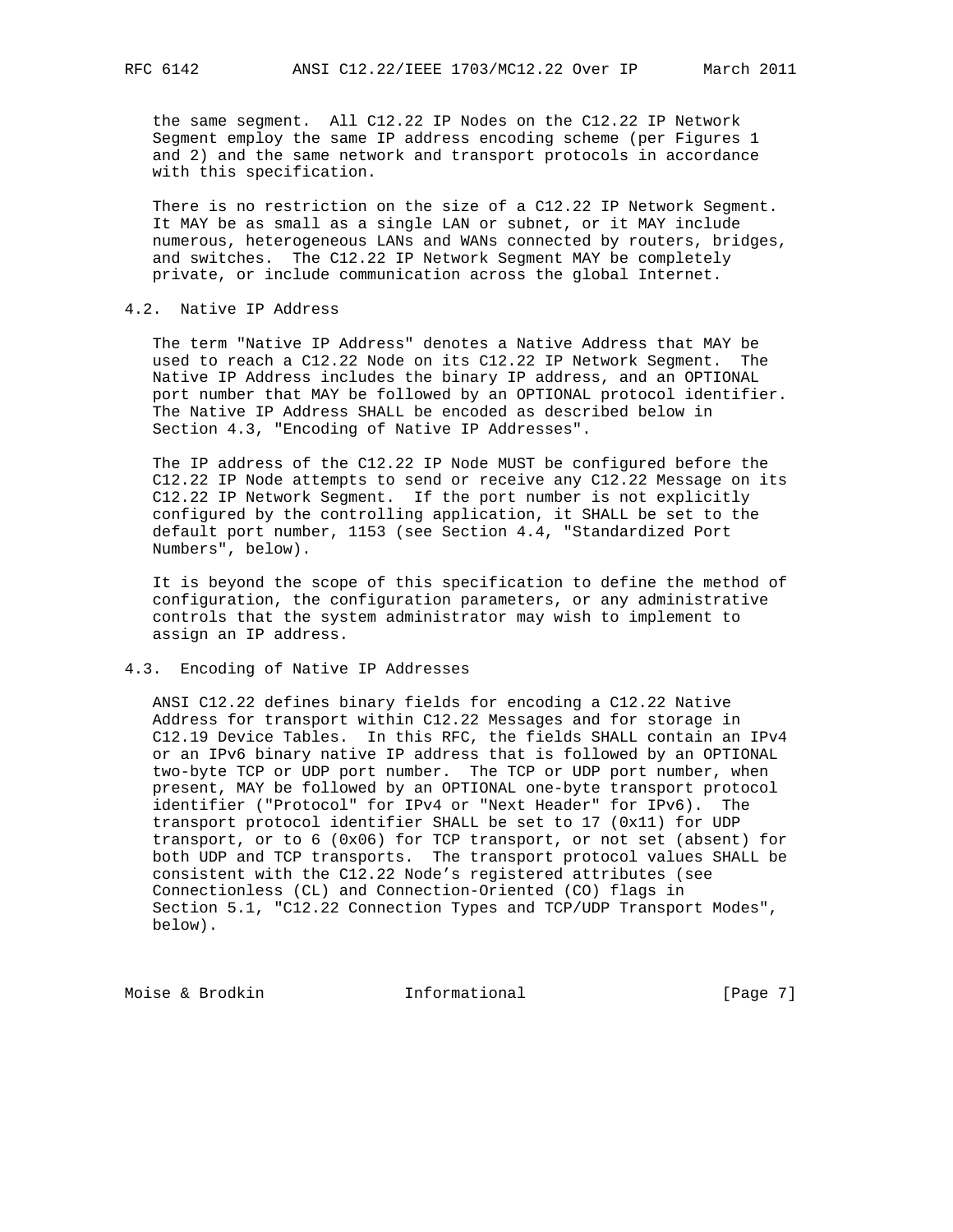ANSI C12.22 allows the Native Address fields to be conveyed in select ANSI C12.22 EPSEM service elements (e.g., ANSI C12.22 Registration Service <native-address>, ANSI C12.22 Resolve Service response <local-address>, and ANSI C12.19 INTERFACE\_CTRL\_TBL Element NATIVE\_ADDRESS). The length of the C12.22 Native Address is qualified by an ANSI C12.22 address length field (e.g., ANSI C12.22 Registration Service <address-length>, ANSI C12.22 Resolve Service response <local-address-length>, and ANSI C12.19 ACT\_NETWORK\_TBL Element NATIVE\_ADDRESS\_LEN).

 The ANSI C12.22 Registration Service permits only one Native Address to be recorded with each registered ApTitle. For this reason, a C12.22 IP Node that wishes to register different port numbers for UDP and TCP MUST register twice using different ApTitles.

 The binary Native IP Address fields SHALL be encoded in network byte order, as shown in Figure 1.

| Length<br>Octet<br>$\Omega$<br>1<br>2 3 4 5 6 7 8 9 0 1 2 3 4 5 6 7 8<br>$\Omega$<br>4<br>IPv4<br>ADDR4<br>IPv4+Port<br>6<br>ADDR4 P<br>ADDR4 $  P   T  $<br>IPv4+Port<br>7<br>+Transport<br>16<br>IPv6<br>ADDR6<br>-+-+-+-+-+-+-+-+-+-+-+-+-+-+-+-+-+-+<br>IPv6+Port<br>18<br>ADDR6<br>l P<br>IPv6+Port<br>19<br>ADDR6<br>т<br>Ρ<br>+Transport |  |         | IP Address (ADDR), Port $(P)$ , Transport $(T)$ |
|-------------------------------------------------------------------------------------------------------------------------------------------------------------------------------------------------------------------------------------------------------------------------------------------------------------------------------------------------|--|---------|-------------------------------------------------|
|                                                                                                                                                                                                                                                                                                                                                 |  | Address |                                                 |
|                                                                                                                                                                                                                                                                                                                                                 |  |         |                                                 |
|                                                                                                                                                                                                                                                                                                                                                 |  |         |                                                 |
|                                                                                                                                                                                                                                                                                                                                                 |  |         |                                                 |
|                                                                                                                                                                                                                                                                                                                                                 |  |         |                                                 |
|                                                                                                                                                                                                                                                                                                                                                 |  |         |                                                 |
|                                                                                                                                                                                                                                                                                                                                                 |  |         |                                                 |

Figure 1: Encoding of the Native IP Addresses for ANSI C12.22

Moise & Brodkin **Informational** [Page 8]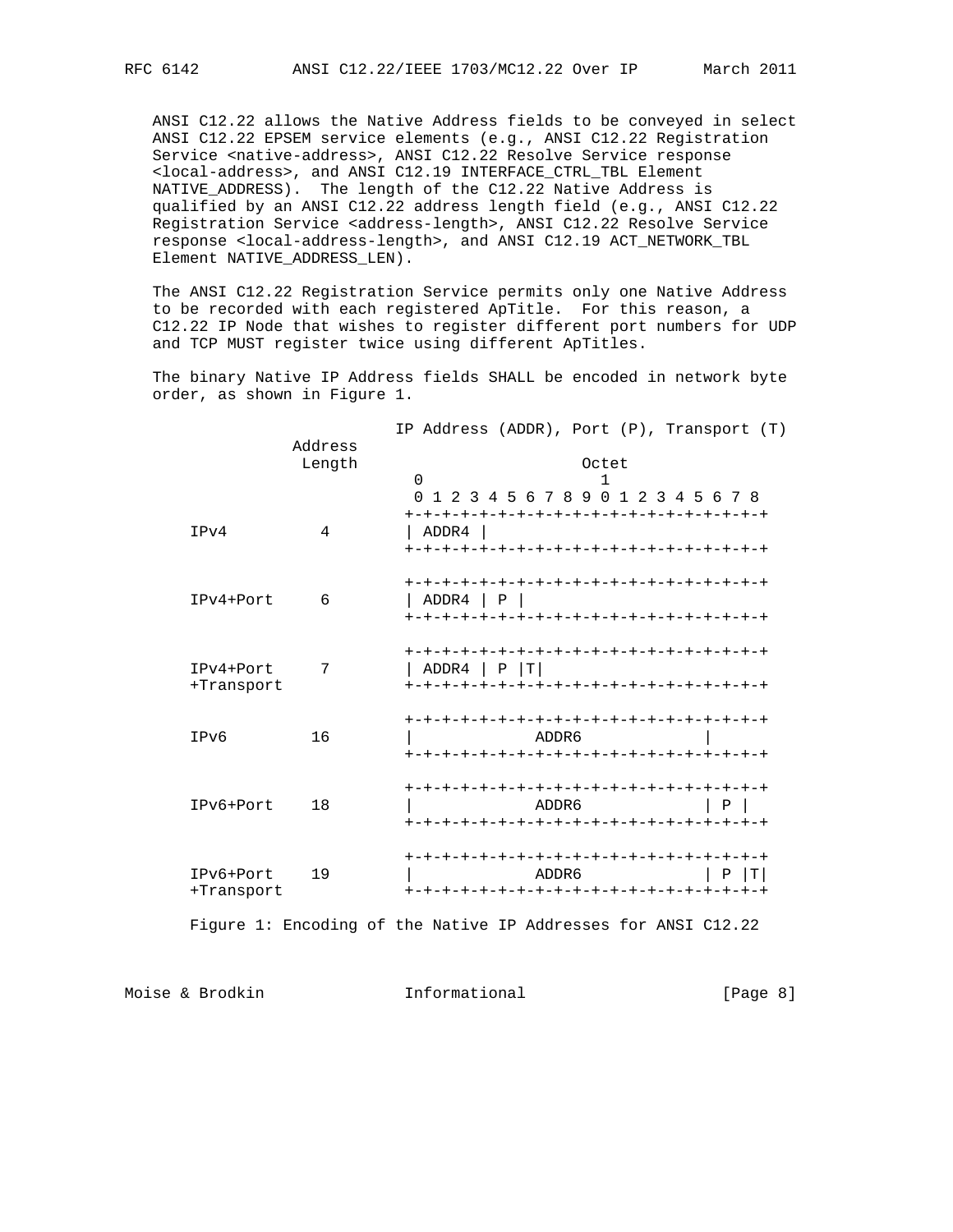When an ANSI C12.22 Native Address is encoded in the ANSI C12.19 Tables' BINARY data Elements, the size of the Native Address Element is defined by ACT\_NETWORK\_TBL.NATIVE\_ADDRESS\_LEN (see Table 121 of [1], and [2]). This is the actual number of octets that are placed inside the C12.19 BINARY Element. This value is common to all of the C12.22 Node's interfaces, including those that are not IP based (thus not conforming to this specification). For this reason, the ACT\_NETWORK\_TBL.NATIVE\_ADDRESS\_LEN MAY be greater than, and SHALL NOT be smaller than, the actual length needed to encode a Native IP Address per Figure 1. When this is the case, the C12.22 Native IP Address SHALL be padded with zero (0) to fill the Table's BINARY data Element.

 In instances where the Native IP Address length does not exactly match any of the Address Lengths listed in Figure 1, the actual Address Length SHALL be determined by stripping all trailing binary zeros (0x00) and then adjusting the Address Length upwards to the next largest value shown in Figure 1.

4.4. Standardized Port Numbers

 IANA (Internet Assigned Numbers Authority) has assigned port 1153 for UDP [8] and TCP [9] C12.22 IP Messages.

 By default, C12.22 IP Nodes SHALL send all C12.22 Application association initiation message requests with 1153 set as the destination port number.

 To ensure interoperability among C12.22 IP Nodes, all C12.22 IP Relays and Master Relays SHALL monitor and accept UDP and TCP messages destined to port 1153.

 Any IP firewalls or Access Control Lists (ACLs) shielding C12.22 Nodes and the IP network MUST be configured to forward UDP and TCP traffic destined to port 1153 and other ports that are assigned and registered by the network administrator, in order to maintain the continuity of the C12.22 IP Network Segment.

4.5. Use of UDP Source Port 0

 Although RFC 768 [8] allows for a source port number of zero (0), C12.22 IP Nodes SHALL NOT send datagrams on UDP with the source port set to zero. A C12.22 IP Node SHALL ignore and SHALL NOT respond to any C12.22 Message that it receives from source port 0.

 Further details of the C12.22 IP Node's use of UDP, and of TCP, are given in Section 5, "IP Message Transport", below.

Moise & Brodkin **Informational** [Page 9]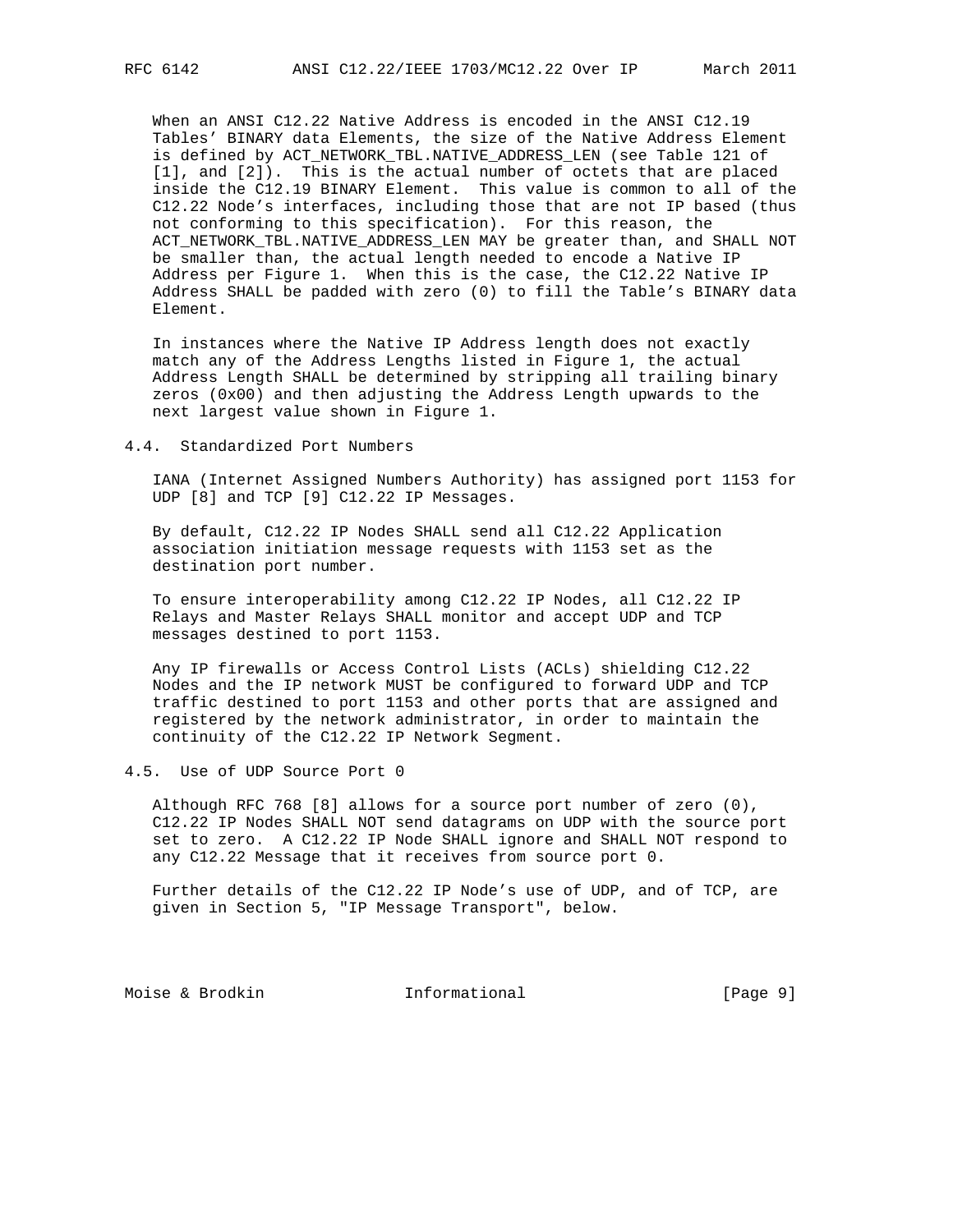# 4.6. IP Multicast

 In addition to unicast, the ANSI C12.22 protocol requires the support of a multicast message delivery service from the network. In cases where C12.22 IP Nodes MUST perform Native IP Address discovery (e.g., the discovery of the Native IP Address of C12.22 IP Relays that provide a route out of the C12.22 IP Network Segment, or the discovery of the Native IP Address of a C12.22 IP Master Relay on the C12.22 IP Network), the C12.22 IP Nodes use IP multicast to send a C12.22 Message that contains an EPSEM Resolve Service Request on the IP LAN.

 IP multicast is also desirable, for example, when a C12.22 Host needs to read a multitude of C12.22 Nodes (e.g., meters) that are configured with a common C12.22 multicast group ApTitle. Using IP multicast, the C12.22 Host MAY send a C12.22 Message containing an EPSEM Read Service Request that reaches all C12.22 Nodes on the C12.22 IP Network Segment.

 For these reasons, all C12.22 IP Relays and Master Relays SHALL support IP multicast, and it is RECOMMENDED that all C12.22 Nodes support IP multicast. Any IPv4 C12.22 IP Node that supports IP multicast SHALL use the Internet Group Management Protocol version 1 (IGMPv1) [10] as a minimum, to report (i.e., request) membership in the C12.22 multicast group to its local router(s). It is RECOMMENDED that C12.22 IP Nodes implement IGMPv3 [11].

 Any IPv6 C12.22 IP Node that supports IP multicast SHALL use Multicast Listener Discovery version 2 (MLDv2) (RFC 3810 [12]), possibly within ICMPv6 (RFC 4443 [13]), to report membership.

 Routers that interconnect C12.22 IP Nodes on the C12.22 IP Network Segment MUST support Protocol Independent Multicast - Sparse Mode (PIM-SM) (RFC 4601 [14]) along with IGMPv1 (RFC 1112 [10]) as a minimum for IPv4, or MLDv2 for IPv6 (RFC 3810 [12]). It is RECOMMENDED that they implement IGMPv3 [11]. It is beyond the scope of this specification to define the mechanism for selecting an initial Rendezvous Point (RP) for the C12.22 multicast group, the use of shared versus source trees, or the mechanism for inter-domain multicast routing.

 IANA has registered the "All C1222 Nodes" multicast group, and has assigned the IPv4 multicast address of 224.0.2.4 and the IPv6 multicast address of FF0X::204, where X represents the Scope field as defined in RFC 4291, "IP Version 6 Addressing Architecture" [15].

Moise & Brodkin **Informational** [Page 10]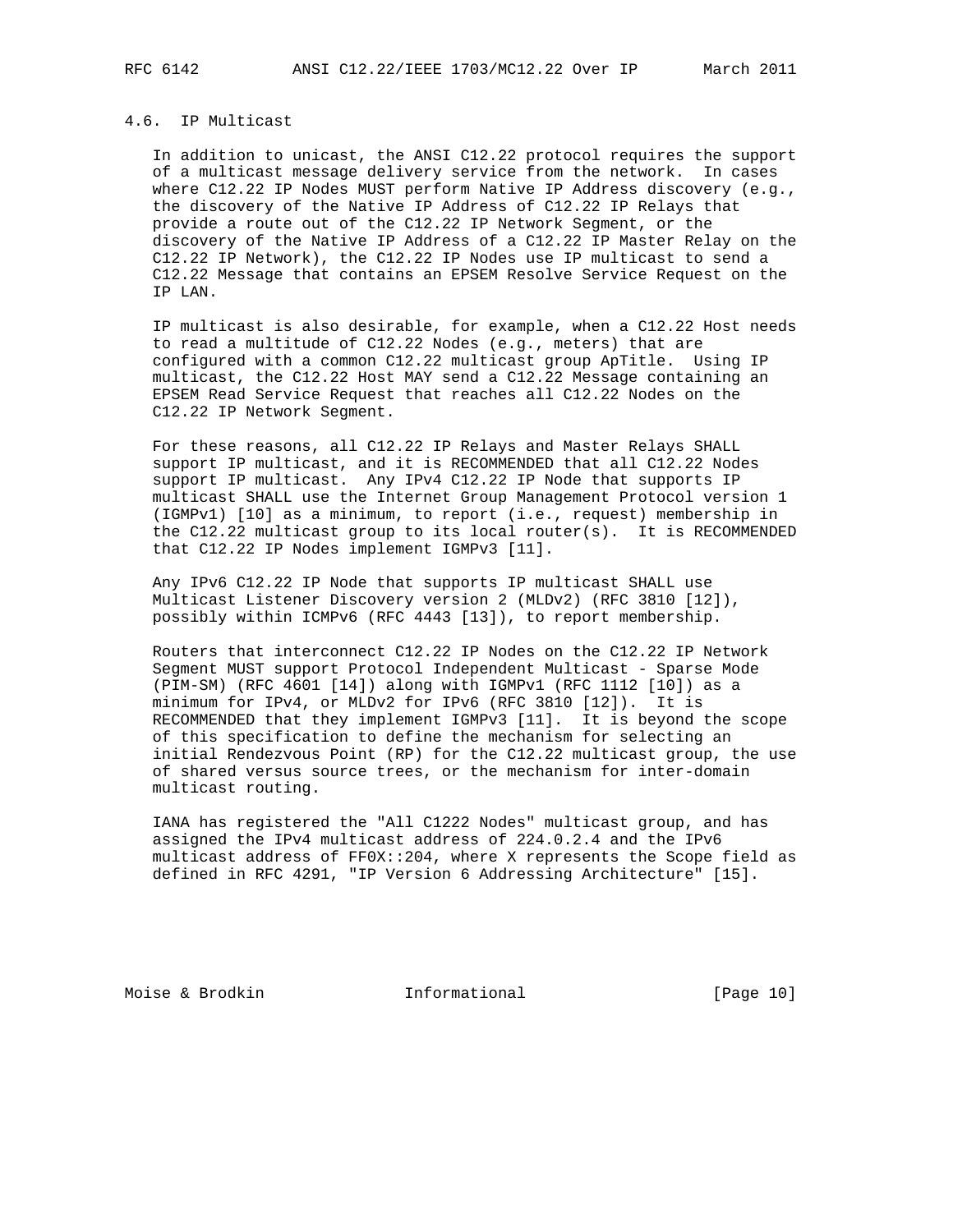For IPv6, all C12.22 IP Relays, C12.22 IP Master Relays, and all C12.22 IP Nodes configured to support broadcast and multicast (see Section 5.3, "Using IP Broadcast/Multicast", below) SHALL join the global-scope multicast address, FF0E::204, as well as all of the assigned, reduced-scope, multicast addresses:

 $link$ -local  $---$  FF02::204;  $\alpha$ dmin-local  $---$  FF04::204; site-local -- FF05::204; and organization-local -- FF08::204.

 IPv6 C12.22 IP Nodes SHOULD use the minimum scope needed, when initiating IP multicast messages to reach another C12.22 IP Node on the C12.22 Network. This practice allows the sender to limit unnecessary propagation of C12.22 IP Multicast Messages.

 To determine the minimum scope required to reach the closest C12.22 IP Relay on the C12.22 Node's IP Network Segment, this specification RECOMMENDS the following simple steps:

- 1. Starting with the smallest (local-most) scope (i.e., link-local scope or another pre-configured scope), send the C12.22 EPSEM Resolve Service Request for the purpose of C12.22 IP Relay discovery.
- 2. Listen for a response from a C12.22 IP Relay; then:
	- A. If no response is received, assign the next wider scope level, then repeat steps (1) and (2) at the newly assigned scope.
	- B. If a response is received, then record the scope level as the minimum scope to use on the node's C12.22 IP Network Segment.

 A C12.22 IPv6 Node that initiates any EPSEM Service Request SHOULD use the minimum scope necessary to reach its Target C12.22 IP Nodes. A C12.22 IPv6 Relay SHALL use the global scope for any C12.22 Message destined for the global Internet.

 This specification does not preclude the use of the unassigned scope values defined in [15]; those scope values MAY be used on a private basis, or through mutual operating agreements.

 For IPv4, all C12.22 IP Relays, C12.22 IP Master Relays, and all C12.22 IP Nodes configured to support broadcast/multicast SHALL join the assigned multicast address of 224.0.2.4. This global address does not provide for the type of scoping discussed above for IPv6, nor is it compatible with the administratively scoped IP multicast

Moise & Brodkin **Informational** [Page 11]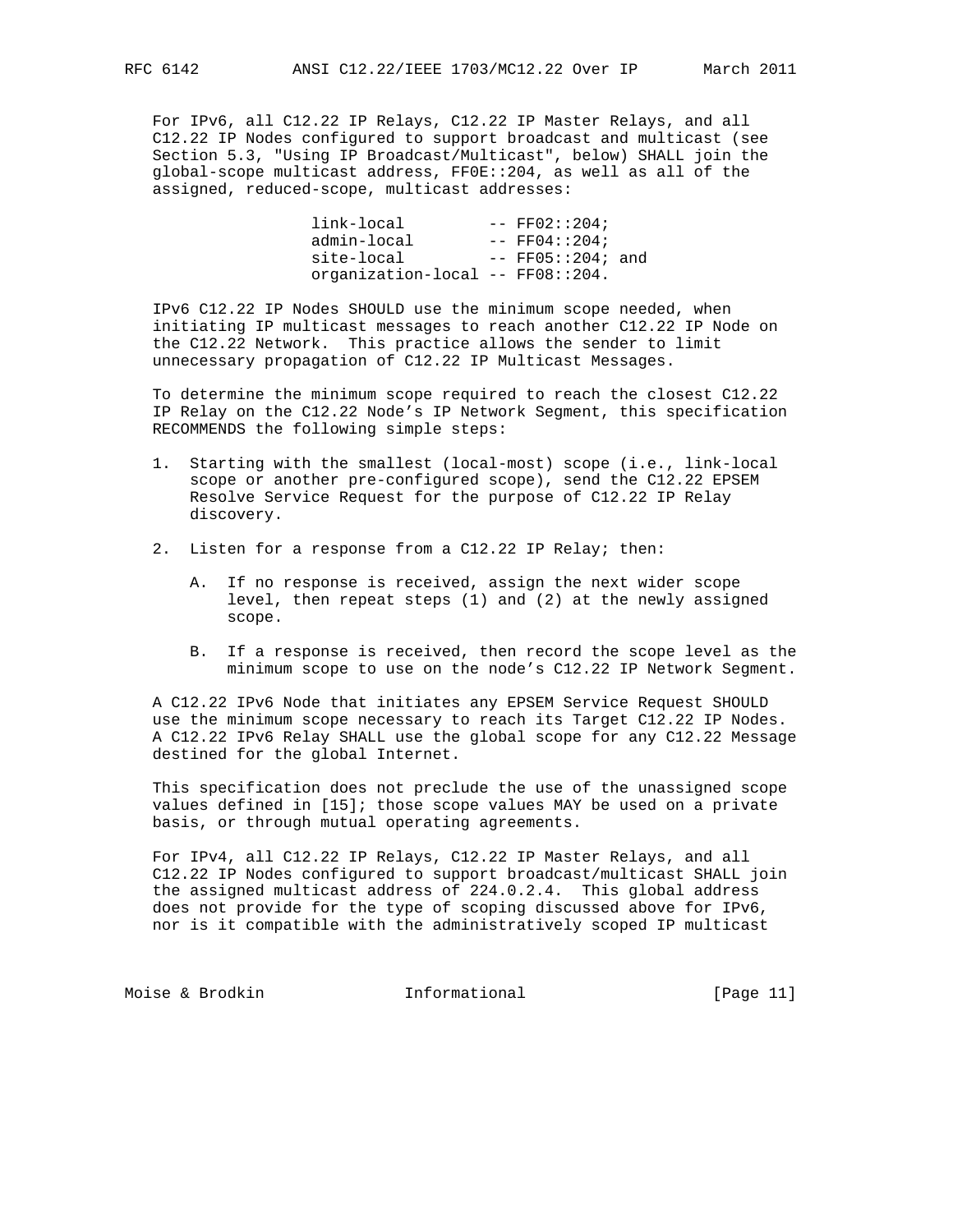specification in RFC 2365 [16]. Therefore, a different technique to limit the propagation of C12.22 IP Multicast Messages is needed. One available technique to control IPv4 multicast scope is through the use of the Time-to-Live (TTL) attribute in the IP packet header. This attribute is not managed by the C12.22 protocol.

 In the implementation of this technique, an administrative domain MUST include at least one C12.22 IP Relay, and all C12.22 IP Nodes in the administrative domain SHOULD be configured with a TTL sufficiently large to reach that C12.22 IP Relay.

 A C12.22 IPv4 Node that initiates any C12.22 Request Message SHOULD use the minimum TTL needed to reach its Target C12.22 IP Nodes.

# 4.7. IP Broadcast

 IP broadcast is not generally suitable as a replacement for, or an alternative to, multicast in a C12.22 IP Network Segment. IP broadcast is not supported in IPv6, and it suffers from limited scope in IPv4. This specification, however, does not preclude the use of IP network directed or limited/local scope (address 255.255.255.255) broadcast within a controlled management domain (as per RFC 2644 [17]).

# 4.8. Encoding of Multicast and Broadcast Addresses

 ANSI C12.22 Tables provide BINARY Elements for encoding a broadcast or multicast Native IP Address for transport within a C12.22 Message. The encoding of these Table Elements is identical to that defined in Section 4.3, "Encoding of Native IP Addresses". These fields SHALL be used as shown in Figure 2.

Moise & Brodkin **Informational** [Page 12]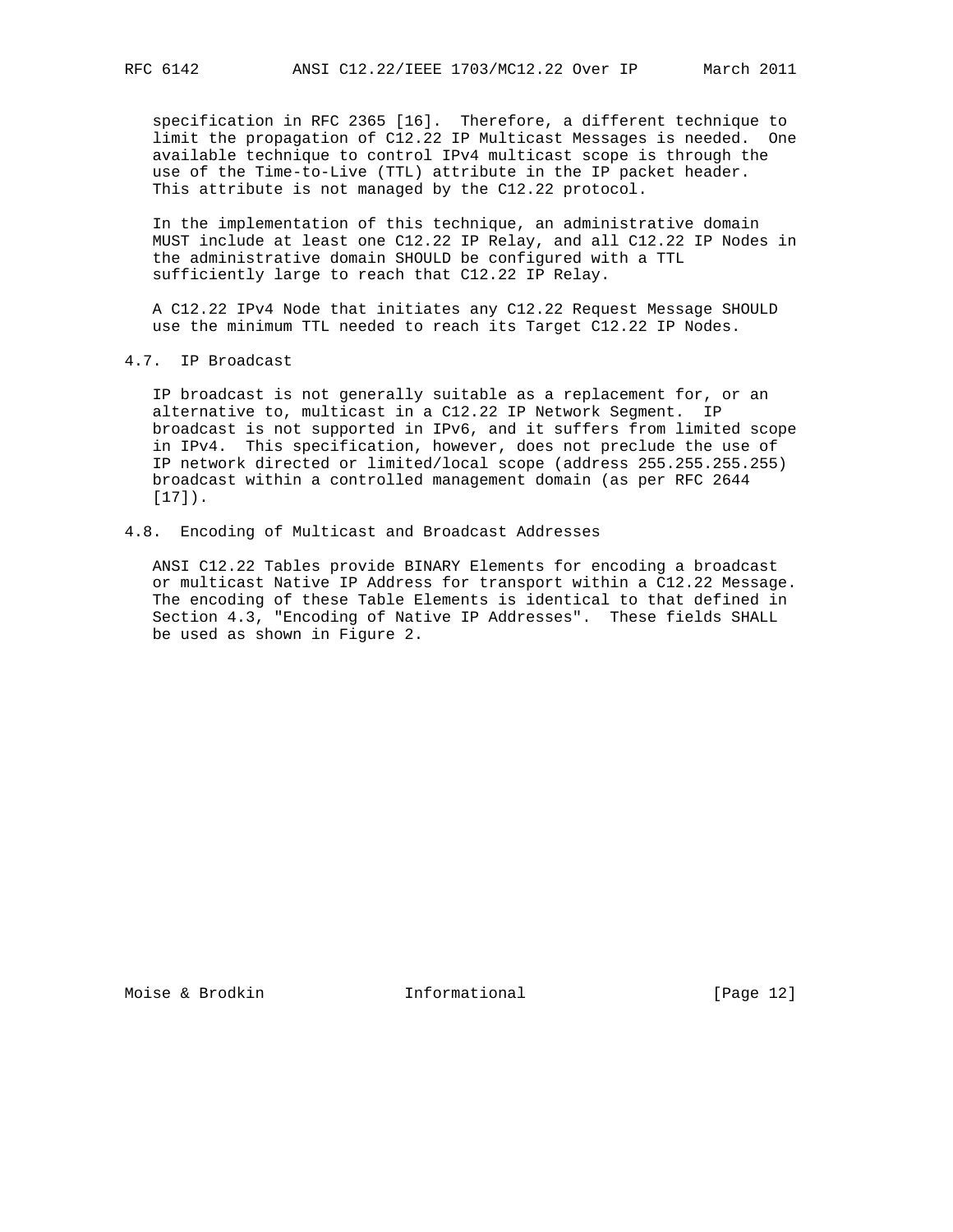|                                      |                   | IP Address (ADDR), Port (P), Transport (T)                                 |
|--------------------------------------|-------------------|----------------------------------------------------------------------------|
|                                      | Address<br>Length | Octet<br>$\mathbf 0$<br>1                                                  |
| IPv4<br>Broadcast                    | 4                 | 0 1 2 3 4 5 6 7 8 9 0 1 2 3 4 5 6 7 8<br>BADDR4<br>+-+-+-+-+-+-+           |
| IPv4<br>Broadcast<br>+Port           | 6                 | BADDR4 P                                                                   |
| IPv4<br>Broadcast<br>+Port+Transport | 7                 | -+-+-+-+-+-+-+-+-+-+-+-+-+-+-+<br>BADDR4<br>$\mathbf{P}$<br>$ \mathbf{T} $ |
| IPv4<br>Multicast                    | 4                 | MADDR4                                                                     |
| IPv4<br>Multicast<br>$+Port$         | 6                 | MADDR4<br>P                                                                |
| IPv4<br>Multicast<br>+Port+Transport | 7                 | MADDR4  <br>$P$   T                                                        |
| IPv6<br>Multicast                    | 16                | -+-+-+-+-+-+-+-+-+-+-+-+-+<br>MADDR 6<br>+-+-+-+-+-+-+-+-+-+-+-+-+-+       |
| IPv6<br>Multicast<br>+Port           | 18                | MADDR6<br>Ρ                                                                |
| IPv6<br>Multicast<br>+Port+Transport | 19                | ΤI<br>MADDR6<br>Ρ                                                          |
|                                      |                   |                                                                            |

Figure 2: Encoding of Broadcast/Multicast Native IP Addresses

 The IPv4 and IPv6 multicast addresses -- MADDR4 and MADDR6, respectively -- are those assigned by IANA for use by ANSI C12.22.

Moise & Brodkin **Informational** [Page 13]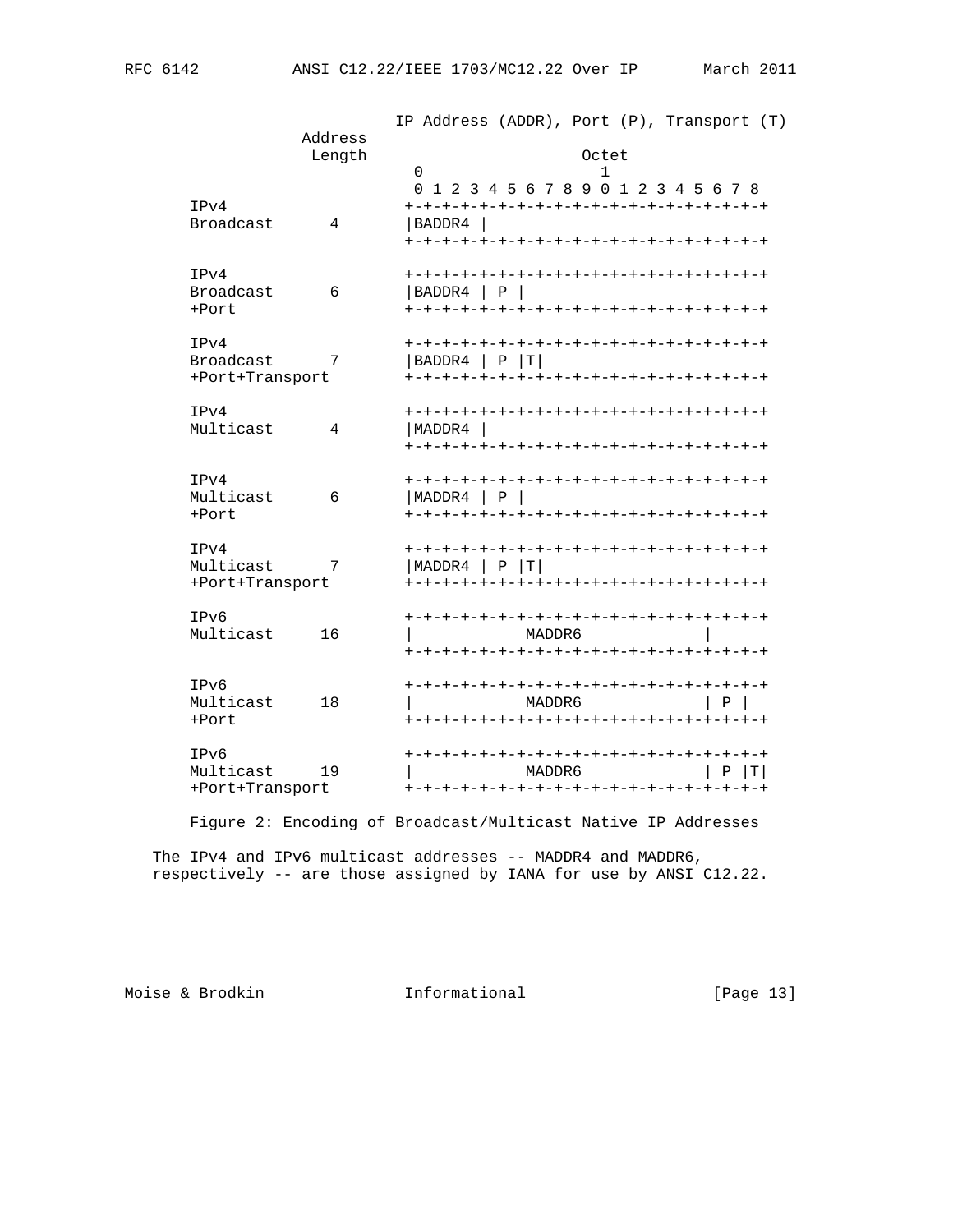When a broadcast/multicast Native IP Address is encoded in the ANSI C12.19 Tables' BINARY data Elements, the size of the Native Address Element transmitted is defined by ACT\_NETWORK\_TBL.NATIVE\_ADDRESS\_LEN (see Table 121 of [1], and [2]). This is the actual number of octets that are placed inside the C12.19 BINARY Element. This value is common to all of the C12.22 Node's interfaces, including those that are not IP based (thus not conforming to this specification). For this reason, the ACT\_NETWORK\_TBL.NATIVE\_ADDRESS\_LEN MAY be greater than, and SHALL NOT be smaller than, the actual length needed to encode a broadcast/multicast Native IP Address per Figure 2. When this is the case, the C12.22 Native IP Address SHALL be padded with zero (0) to fill the Table's BINARY data Element.

 The IPv4 network directed broadcast address can be computed by performing a bitwise OR between the bit complement of the subnet mask of the target IP subnet and the IP address of any host on that IP subnet.

5. IP Message Transport

 This section defines a C12.22 Node's usage of the Connection-Oriented (CO) and Connectionless (CL) transport layer protocols -- TCP and UDP, respectively.

5.1. C12.22 Connection Types and TCP/UDP Transport Modes

 A C12.22 IP Node's use of TCP and UDP is based on its registered capabilities as defined in its configuration parameters (flags) and as expressed in the Node's accepted registration attributes [1]:

 CL Flag = <connection-type>.CONNECTIONLESS\_MODE\_SUPPORTED; CL Accept Flag = <connection-type>.ACCEPT\_CONNECTIONLESS; CO Flag = <connection-type>.CONNECTION\_MODE\_SUPPORTED; and CO Accept Flag = <connection-type>.ACCEPT\_CONNECTIONS.

 The mapping of the connection-type parameters to the IP-based transport variants that a C12.22 Node MAY support is defined in Table 1.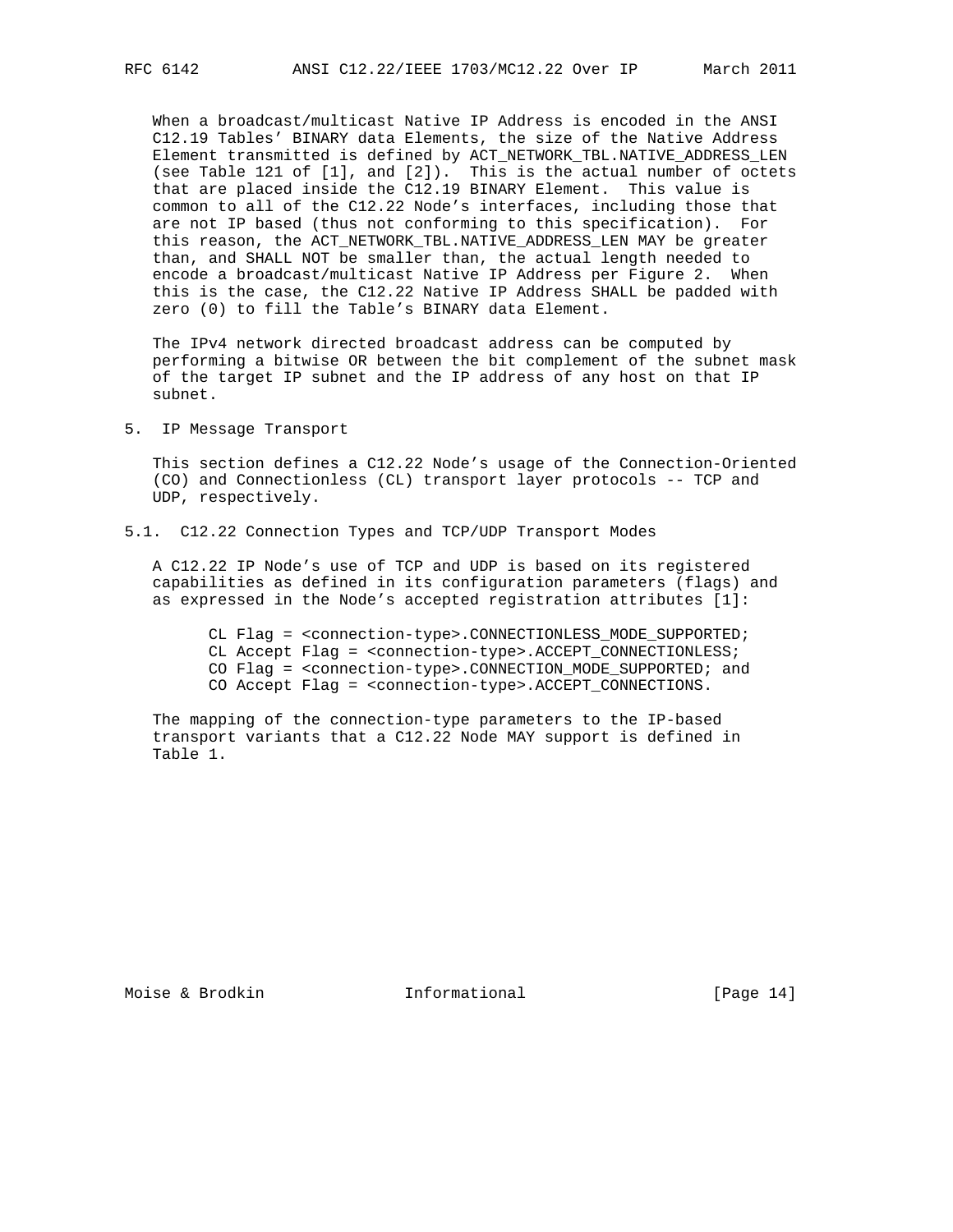| CL.<br>Flaq | CO <sub>2</sub><br>Flaq | CL<br>Accept<br>Flaq | CO <sub>2</sub><br>Accept<br>Flaq | IP Transport Mode Supported   |
|-------------|-------------------------|----------------------|-----------------------------------|-------------------------------|
| $\Omega$    |                         | $\mathbf{x}$         | $\mathbf{x}$                      | Invalid                       |
|             |                         |                      |                                   | TCP, Active-OPEN              |
|             |                         |                      |                                   | TCP, Passive- and Active-OPEN |
|             |                         |                      |                                   | Invalid                       |
|             |                         |                      |                                   | Invalid                       |
|             |                         |                      |                                   | UDP, Active-OPEN              |
|             |                         |                      |                                   | Invalid                       |
|             |                         |                      |                                   | UDP, Passive- and Active-OPEN |
|             |                         |                      |                                   | Invalid                       |
|             |                         |                      |                                   | UDP, Active-OPEN; TCP         |
|             |                         |                      |                                   | Active-OPEN                   |
|             |                         | U                    |                                   | UDP, Active-OPEN; TCP,        |
|             |                         |                      |                                   | Passive- and Active-OPEN      |
|             |                         |                      |                                   | UDP, Passive- and             |
|             |                         |                      |                                   | Active-OPEN; TCP, Active-OPEN |
|             |                         |                      |                                   | UDP, Passive- and             |
|             |                         |                      |                                   | Active-OPEN; TCP, Passive-    |
|             |                         |                      |                                   | and Active-OPEN               |

Table 1: C12.22 Node Parameters to IP Transport Mapping

 Every C12.22 IP Node MUST support at least one of the unicast CO or CL operating capabilities (as advertised in Decade 12, "Node Network Control Tables" [1], where available, and as registered using the C12.22 Registration Service [1]).

- 5.2. IP Message Transport Details
- 5.2.1. TCP and UDP Port Use

General rules:

- 1. A C12.22 IP Node that implements [CL Accept=1] SHALL receive incoming UDP C12.22 Messages on its registered Native IP Address (IP address and port number).
- 2. A C12.22 IP Node that implements [CO Accept=1] SHALL receive incoming TCP connections on its registered Native IP Address (IP address and port number).

Moise & Brodkin **Informational** [Page 15]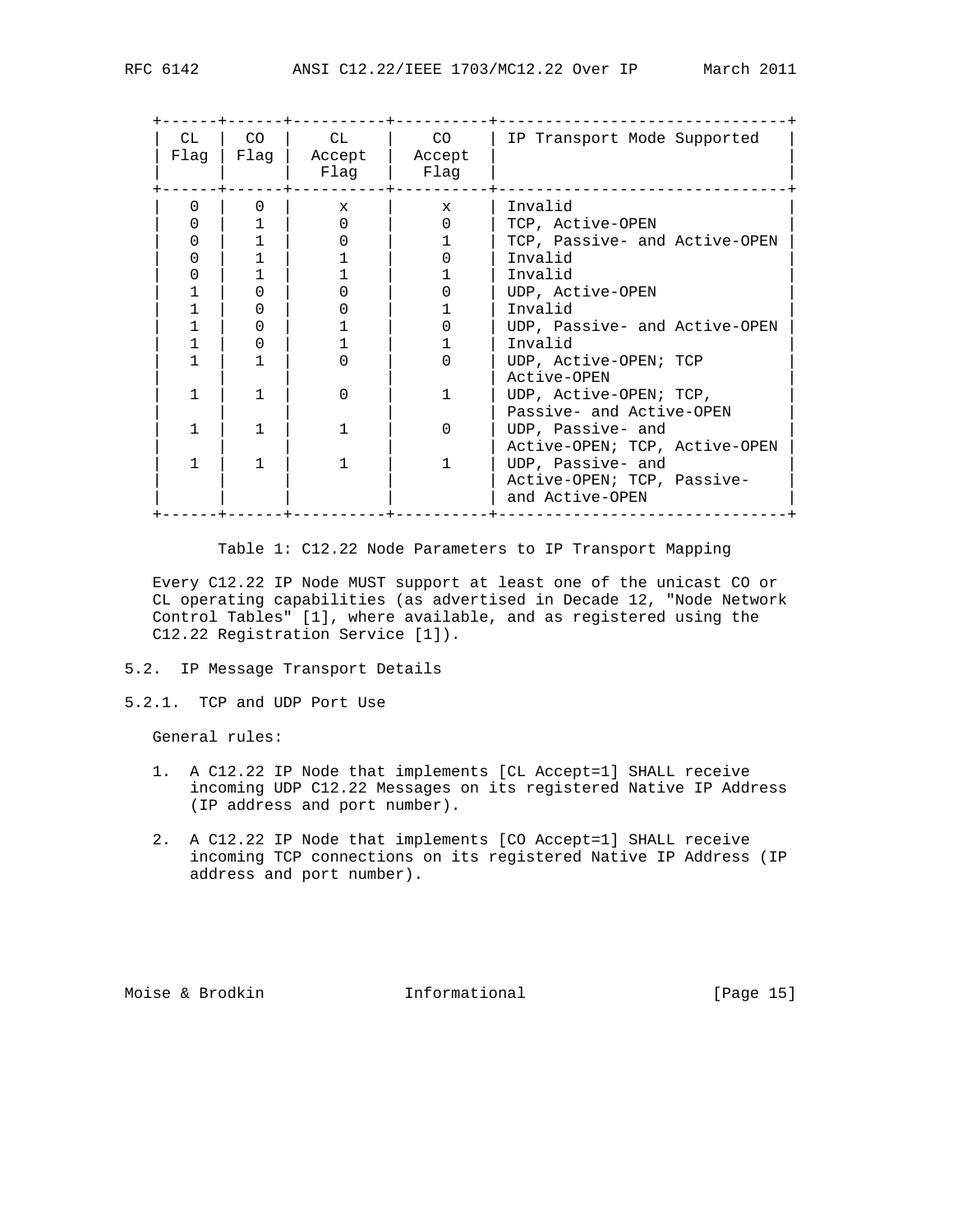- 3. A C12.22 IP Relay that forwards a UDP C12.22 Message to a C12.22 IP Node on the C12.22 IP Network Segment SHALL send the C12.22 Message to the C12.22 IP Node's registered Native IP Address (IP address and port number).
- 4. A C12.22 IP Relay that forwards a TCP C12.22 Message to a C12.22 IP Node on the C12.22 IP Network Segment MAY use an established TCP connection to that C12.22 IP Node, or it SHALL establish a new TCP connection to the C12.22 IP Node's registered Native IP Address (IP address and port number).
- 5. A C12.22 IP Node that implements [CL=1] SHOULD set the source port number in outbound UDP C12.22 Messages to its registered port number. When the target UDP C12.22 IP Node is reachable using direct messaging (as defined in [1]), the C12.22 IP Node MAY set the source port number to a UDP port number that is different than its registered port number.
- 6. When the registered Native IP Address of a C12.22 IP Node does not include the OPTIONAL port number, then port 1153 SHALL be assumed and used as the registered port number.
- 7. All C12.22 IP Nodes SHOULD use port 1153 in their Native IP Address when registering.
- 5.2.2. Active-OPEN UDP Mode (CL=1, CL Accept=0)

 A C12.22 IP Node that supports this mode SHALL NOT monitor for unsolicited incoming C12.22 Messages via UDP. As a result, the C12.22 IP Node is incapable of receiving unsolicited C12.22 Messages using UDP.

 The C12.22 IP Node MAY enter the Active-OPEN UDP state by initiating an unsolicited UDP transmission to a Target C12.22 IP Node, which is expected to implement the Passive-OPEN UDP mode.

 C12.22 IP Nodes SHOULD use their registered UDP port number, or if not yet registered, then they SHOULD use port 1153 as the source port number for all UDP C12.22 IP Messages.

Moise & Brodkin **Informational** [Page 16]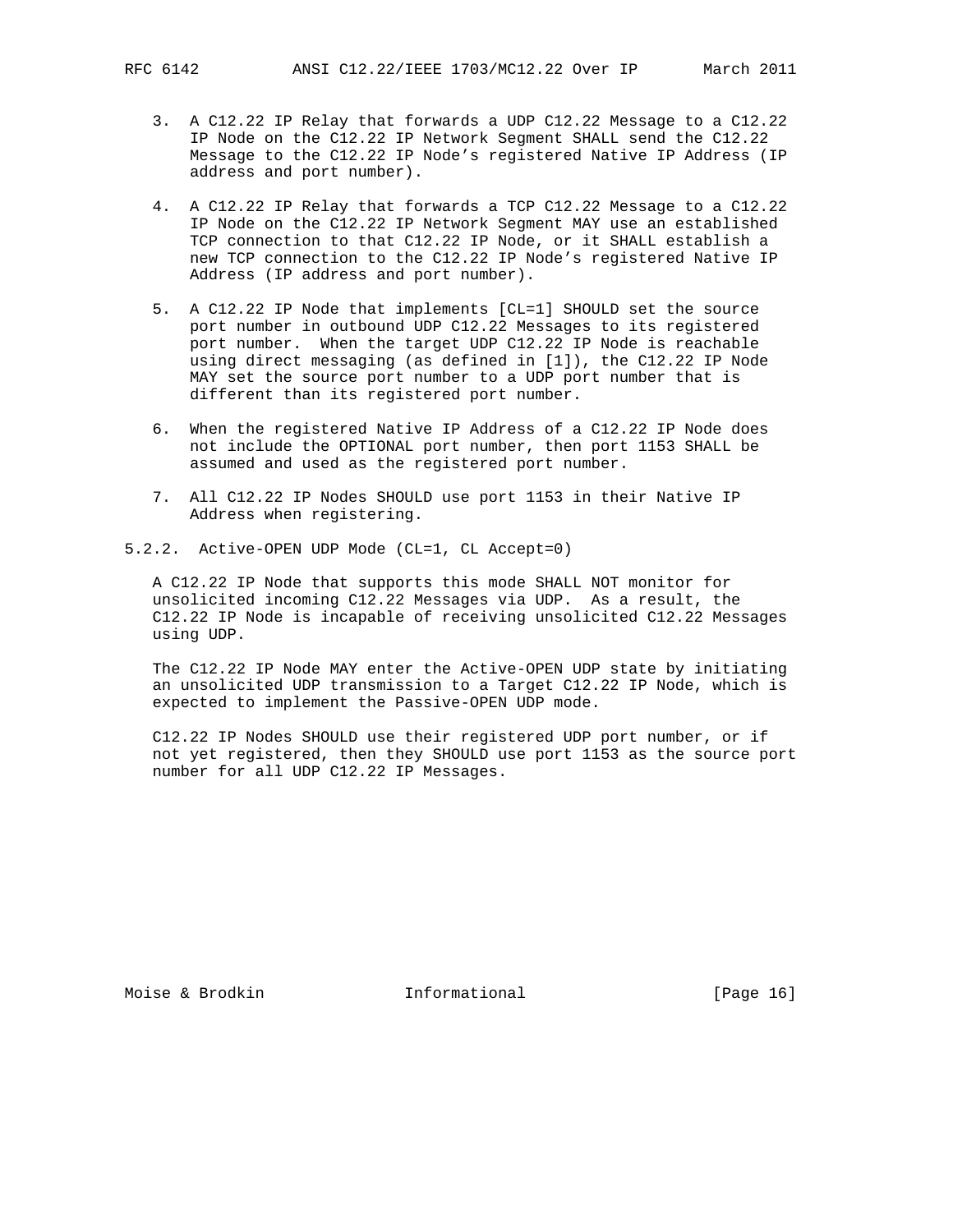5.2.3. Passive-OPEN UDP Mode (CL=1, CL Accept=1)

 A C12.22 IP Node that operates in this mode SHALL be capable of receiving solicited and unsolicited C12.22 Messages from other C12.22 IP Nodes. The C12.22 Node MAY change the port number that it monitors by using the <native-address> parameter of the ANSI C12.22 Registration Service. The C12.22 IP Node MAY initiate unsolicited Active-OPEN UDP transmissions to other C12.22 IP Nodes that implement the Passive-OPEN UDP mode.

 When operating in this mode, the C12.22 IP Nodes SHALL use their registered UDP port number as the source port number for all UDP C12.22 IP Messages.

 All C12.22 IP Relays SHALL support the Passive-OPEN UDP mode. C12.22 Authentication Hosts and C12.22 Notification Hosts that implement UDP SHALL support the Passive-OPEN UDP mode. For all other C12.22 IP Nodes, the Passive-OPEN UDP mode is the RECOMMENDED mode when implementing UDP.

5.2.4. Active-OPEN TCP Mode (CO=1, CO Accept=0)

 A C12.22 IP Node that supports this mode SHALL NOT monitor for inbound TCP connections. As a result, the node is incapable of accepting incoming connections via TCP. The C12.22 IP Node MAY initiate TCP connections to Target C12.22 IP Nodes, which are expected to implement the Passive-OPEN TCP mode.

 In this mode, C12.22 Messages exchanged by a pair of associated C12.22 IP Nodes can only be communicated through any of the TCP connections that were initiated by the C12.22 IP Node that implements this mode. The loss or closure of a connection SHALL NOT automatically result in the termination of the C12.22 associations between the peer nodes. In order to continue exchanging C12.22 Messages without loss of association, the initiating C12.22 IP Node MAY re-establish new TCP connections with the peer node, or use existing connections to the peer node. The termination of the C12.22 Application associations is dependent upon C12.22 Application timeout attributes and C12.22 link management services (such as Procedure 25, "Network Interface Control" [1]).

Moise & Brodkin **Informational** [Page 17]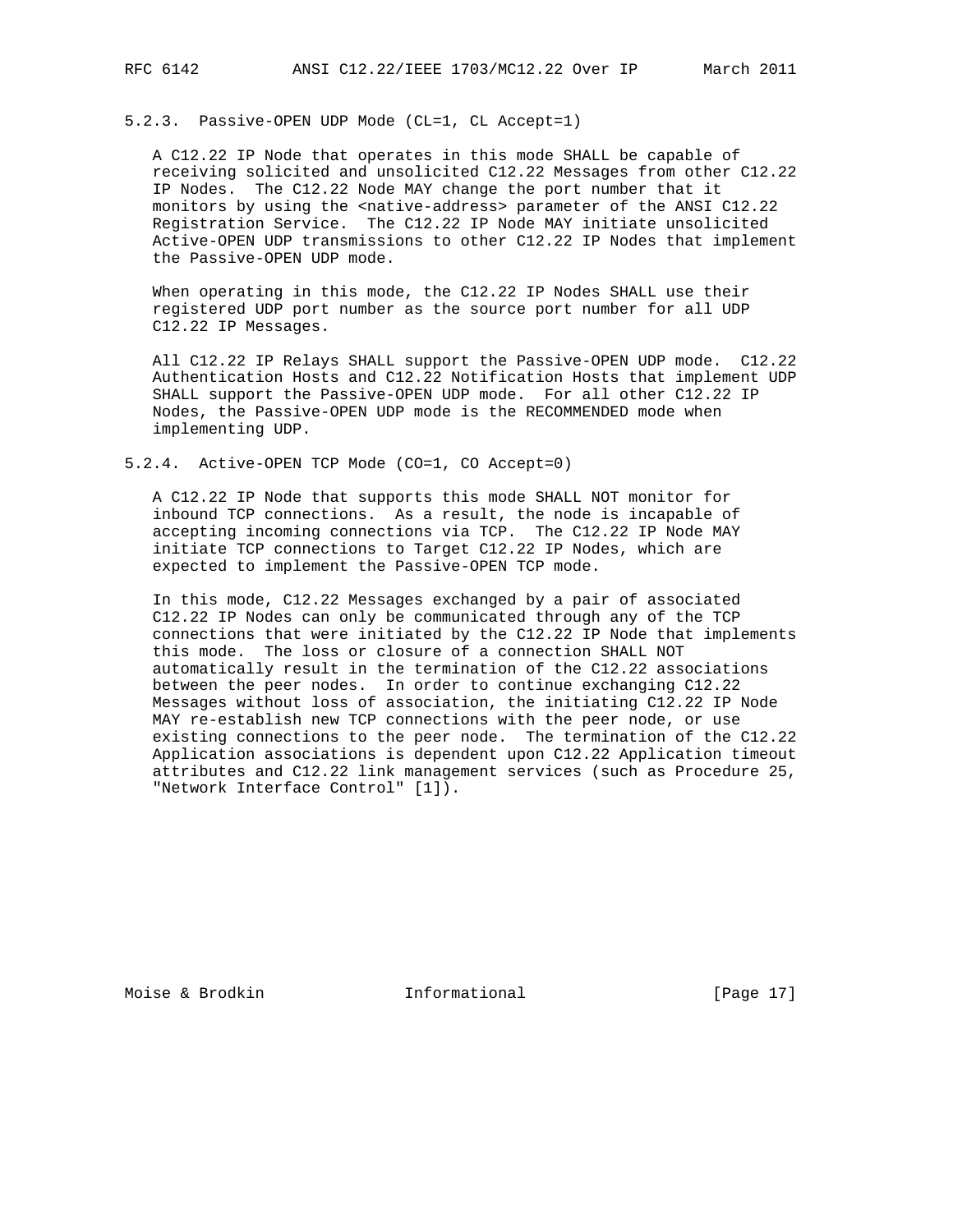# 5.2.5. Passive-OPEN TCP Mode (CO=1, CO Accept=1)

 A C12.22 IP Node that operates in this mode SHALL monitor and accept incoming TCP connections. The C12.22 Node MAY change the port number that it monitors by using the <native-address> parameter of the ANSI C12.22 Registration Service. The C12.22 IP Node MAY initiate Active- OPEN TCP connections to other C12.22 IP Nodes that implement the Passive-OPEN TCP mode.

 In this mode, C12.22 Messages exchanged by a pair of associated C12.22 IP Nodes can arrive through any of the TCP connections that were established by either node. The loss or closure of a connection SHALL NOT automatically result in the termination of the C12.22 associations between the peer nodes. In order to continue exchanging C12.22 Messages without loss of association, either C12.22 IP Node MAY re-establish new TCP connections with the peer node, or use existing connections to the peer node. The termination of the C12.22 Application associations is dependent upon C12.22 Application timeout attributes and C12.22 link management services (such as Procedure 25, "Network Interface Control" [1]).

 All C12.22 IP Relays SHALL support the Passive-OPEN TCP mode. C12.22 Authentication Hosts and C12.22 Notification Hosts that implement TCP SHALL support Passive-OPEN TCP mode. For all other C12.22 IP Nodes, Passive-OPEN TCP mode is the RECOMMENDED mode when implementing TCP.

## 5.2.6. TCP and C12.22 Message Directionality

 C12.22 IP Nodes MAY use TCP in one of two ways: bi-directional traffic flow or uni-directional traffic flow.

 When TCP connections are used, any new or established TCP connection between the two C12.22 IP Nodes MAY be used equivalently by the C12.22 IP Nodes to send and to receive C12.22 Messages. This is the RECOMMENDED and default mode of operation because ANSI C12.22 requires the transport network to be reliable and connectionless (per connectionless-mode ACSE). For this reason, ANSI C12.22 defines peer-to-peer application associations and not peer-to-peer connections.

 It is known that some C12.22 implementations have been deployed in which TCP is used for uni-directional traffic flow. For these types of implementations, an established TCP connection SHALL be used by the initiator of that connection to send C12.22 Messages and by the

Moise & Brodkin **Informational** [Page 18]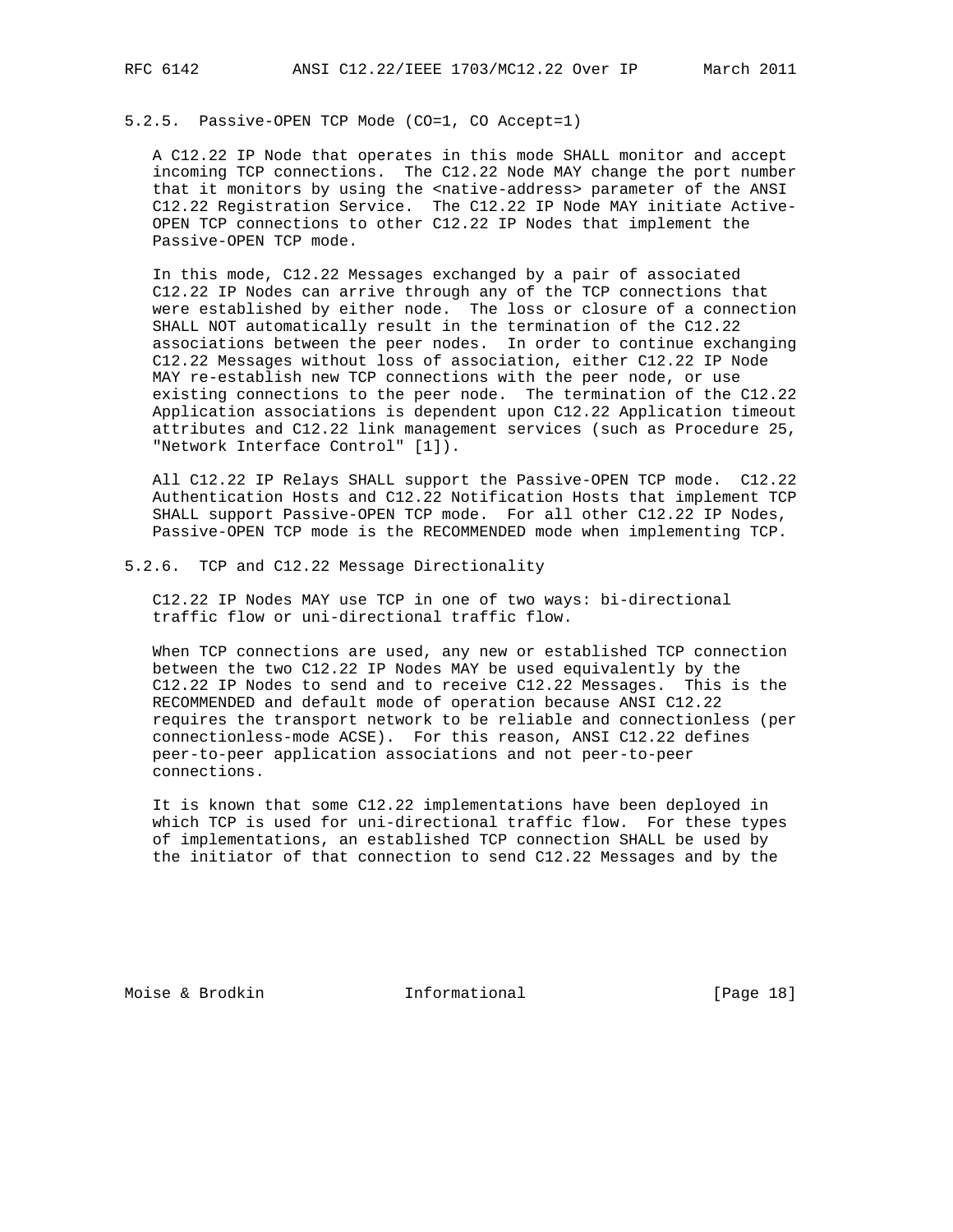target node (that accepted the connection) to receive C12.22 Messages. If a C12.22 IP Node wishes to send a C12.22 Message to a peer C12.22 IP Node, it MUST establish and use a new TCP connection, or use an existing TCP connection that it had previously initiated, for its outbound uni-directional traffic flow.

 For increased interoperability, the initiator of the connection SHOULD accept incoming C12.22 Messages on that connection in case the target node attempts to use the connection for bi-directional traffic flow.

 Uni-directional use of TCP is a special mode of operation; it is NOT RECOMMENDED because multiple one-way channel communication is not described by ANSI C12.22, and it utilizes one-half of the TCP connection capability. As a result, it doubles the number of TCP connections used to communicate C12.22 Messages and thus could become a burden when a large number of connections are required.

5.3. Using IP Broadcast/Multicast

 A C12.22 IP Node's use of broadcast/multicast is based on its capabilities as defined in its configuration parameters (flags) and as expressed in the Node's accepted registration attributes [1] (<connection-type>.BROADCAST\_AND\_MULTICAST\_SUPPORTED). The mapping of the C12.22 IP Node's Broadcast/Multicast parameter (flag) to IP broadcast/multicast usage is defined in Table 2.

| Multicast Supported<br>Flaq | C12.22 Broadcast and IP Broadcast/Multicast Supported                                                        |
|-----------------------------|--------------------------------------------------------------------------------------------------------------|
|                             | The C12.22 IP Node does not accept IP<br>broadcast, and it does not accept IP multicast<br>messages.         |
| $\mathbf{1}$                | The C12.22 IP Node accepts both IP broadcast<br>(IPv4 only) and IP multicast messages (IPv4<br>and $IPv6$ ). |

Table 2: C12.22 to IP Broadcast/Multicast Mapping

 If a C12.22 IP Node is configured to accept IP broadcast and multicast messages, it SHALL join the "All C1222 Nodes" multicast group (see Section 4.6, "IP Multicast", above), and SHALL use the default port 1153. In addition, it SHALL accept IP network directed or limited (local scope) broadcast messages sent to port 1153. Note that successful communication using network directed broadcast requires configuration of network routers, which by default SHALL NOT forward directed broadcasts as per RFC 2644 [17].

Moise & Brodkin **Informational** [Page 19]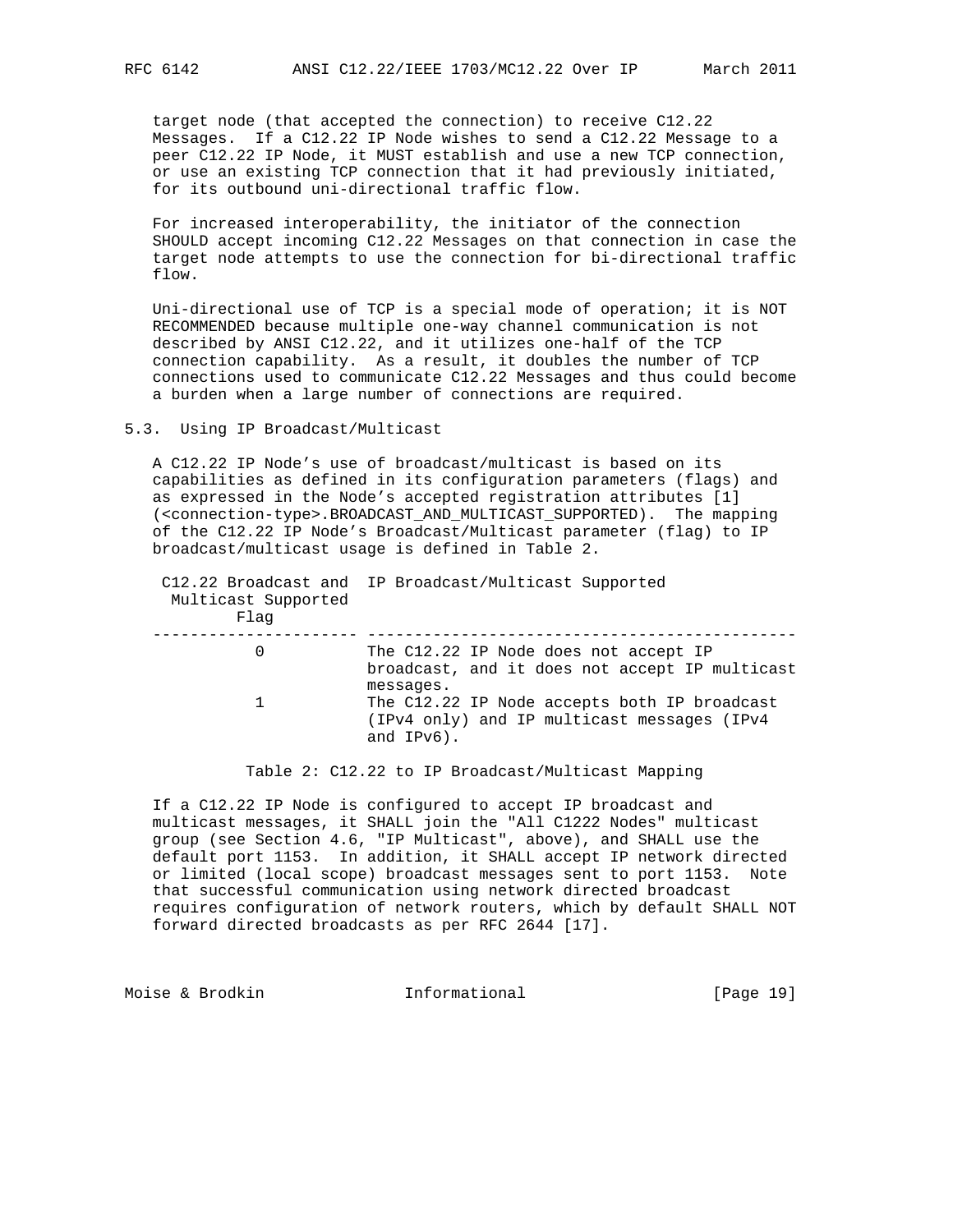- 5.4. Transport Protocol Decisions
- 5.4.1. Unicast Versus Multicast Versus Broadcast

 An initiating C12.22 IP Node MAY send any C12.22 Message using UDP or TCP. However, in accordance with Section 5.3.2.4.12, "Resolve Service", of ANSI C12.22, it is RECOMMENDED that the C12.22 Resolve Request Message be transported using UDP/IP multicast when the Native IP Address of the Target C12.22 Node is not known. The use of UDP/IP multicast is preferred over the use of IP network directed or limited broadcast; therefore, when UDP/IP multicast is supported, its use is RECOMMENDED over network broadcast.

5.4.2. Sending Large C12.22 APDUs Using UDP

 When sending via UDP a large C12.22 Message that exceeds the path MTU, the sender SHALL segment the ACSE APDU in accordance with the ANSI C12.22 Datagram Segmentation and Reassembly algorithm, such that the size of the resulting IP datagram does not exceed the path MTU and thus avoids UDP packet fragmentation. The fundamental issue with fragmentation exists for both IPv4 and IPv6. Section 3.2 of RFC 5405 [18] provides additional guidelines for determining the appropriate UDP message size. When the path MTU is not known, the sender SHALL follow the guidelines stipulated in Section 3.2 of RFC 5405 [18]: for IPv4, use the smaller of 576 bytes and the first-hop MTU [19], and for IPv6, use 1280 bytes [20]. Sending large APDUs via UDP may lead to network congestion. For more information on avoiding network congestion see Section 5.6, "Congestion Control".

5.4.3. Choice of Protocol for C12.22 Response APDUs

 When a Target C12.22 IP Node receives a C12.22 Request Message from an initiating C12.22 IP Node, it SHALL send a C12.22 Response Message using the same transport protocol (i.e., TCP to TCP, UDP to UDP).

 In the case of UDP, the target SHALL send the C12.22 Response Message to the source IP address and port number.

5.5. Quality of Service

 The ANSI C12.22 standard provides a configuration parameter in the APDU's <calling-AE-qualifier>.URGENT attribute to mark a message as urgent. There are numerous IP-based technologies that enable enhanced levels of message delivery and quality of service. This specification does not define the technology to be used to send urgent messages over IP.

Moise & Brodkin **Informational** [Page 20]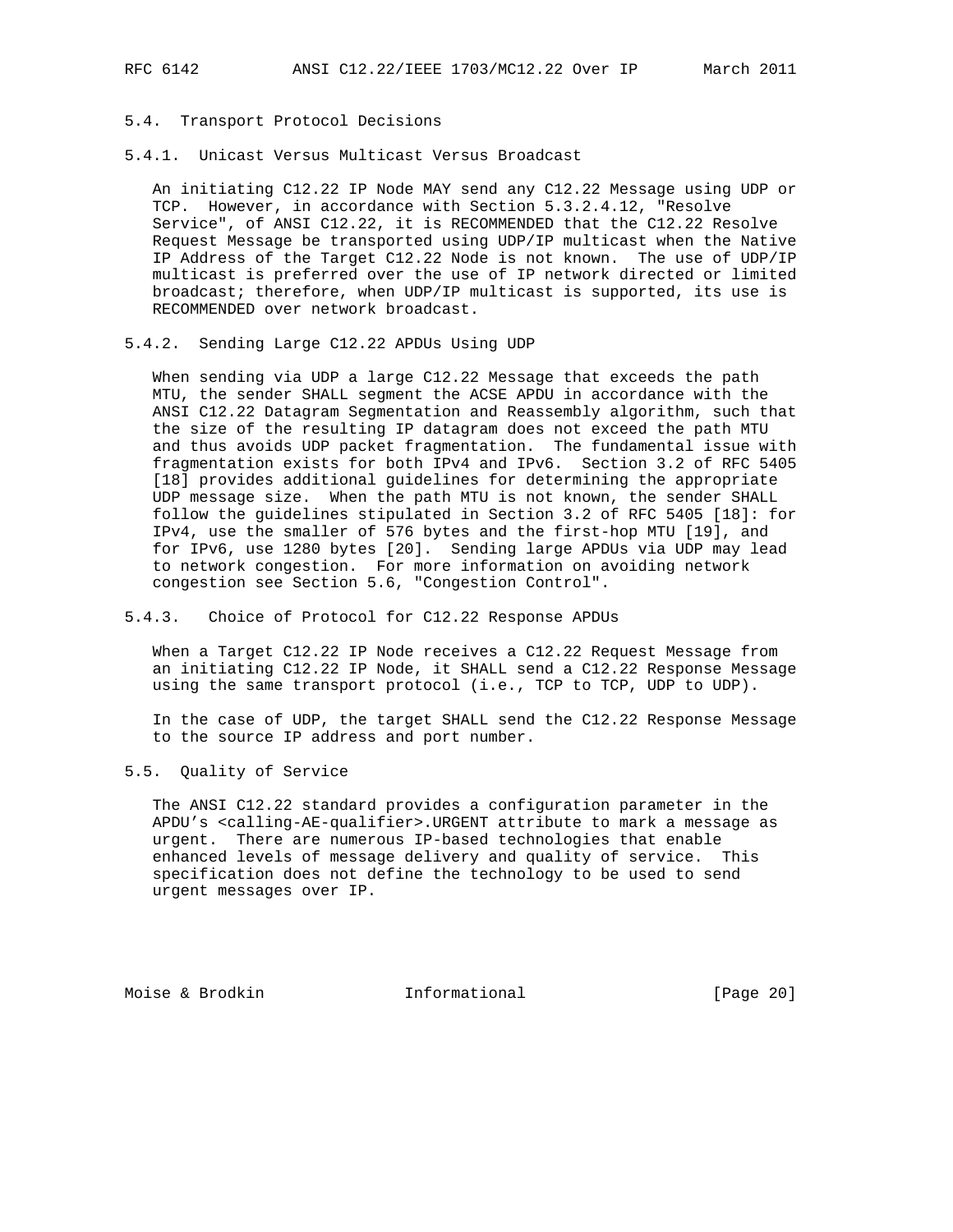# 5.6. Congestion Control

 Designers of unicast applications that implement the upper layers of C12.22 messaging over UDP SHOULD follow the congestion control guidelines in Section 3.1 of RFC 5405 [18].

 For the transmission of C12.22 Messages that are greater than what the TCP initial window would be over a given Internet path, TCP SHOULD be used rather than UDP as the transport protocol. TCP's initial window depends on the maximum segment size (MSS), which in turn depends on the path MTU, and is computed according to formula (1) in RFC 3390 [21]. For unknown path MTUs, the smallest allowable MSS MUST be used, and the C12.22 Application SHOULD assume the maximum C12.22 Message size to be 2048 bytes. By using TCP, the C12.22 Application benefits from the built-in TCP congestion control mechanism.

 When UDP is the preferred transport mechanism, or when UDP multicast or broadcast are the preferred modes of communication, then the C12.22 Application SHOULD use C12.22 acknowledged Messages that are smaller than TCP's initial window over the return path, as computed by formula (1) in [21] and described above. The size of the C12.22 Message MAY be managed through the use of ANSI C12.22 EPSEM Partial Table Read/Write Service Requests and Responses.

6. Security Considerations

 The ANSI C12.22 Application Layer Security is defined in Section 5.3.4.13, "C12.22 Security Mechanism", of the ANSI C12.22 standard. The security mechanisms include provisions for message privacy and authentication, playback rejection, and message acceptance windows, as well as ANSI C12.19 [2] role-based data access and secured register mechanisms. The ANSI C12.22 Application Layer default security mechanism provides three options to choose from when sending C12.22 Messages:

- 1. Sending cleartext messages over the C12.22 Network [1], [5], which MAY result in altered C12.22 Messages and exposure to password sniffing attacks, as described in RFC 3552 [22].
- 2. Sending of authenticated plaintext messages over the C12.22 Network [1], [5], which MAY result in password sniffing attacks as described in RFC 3552 [22].
- 3. Sending of authenticated ciphertext over the C12.22 Network, providing for message and peer node authentication and privacy.

Moise & Brodkin **Informational** [Page 21]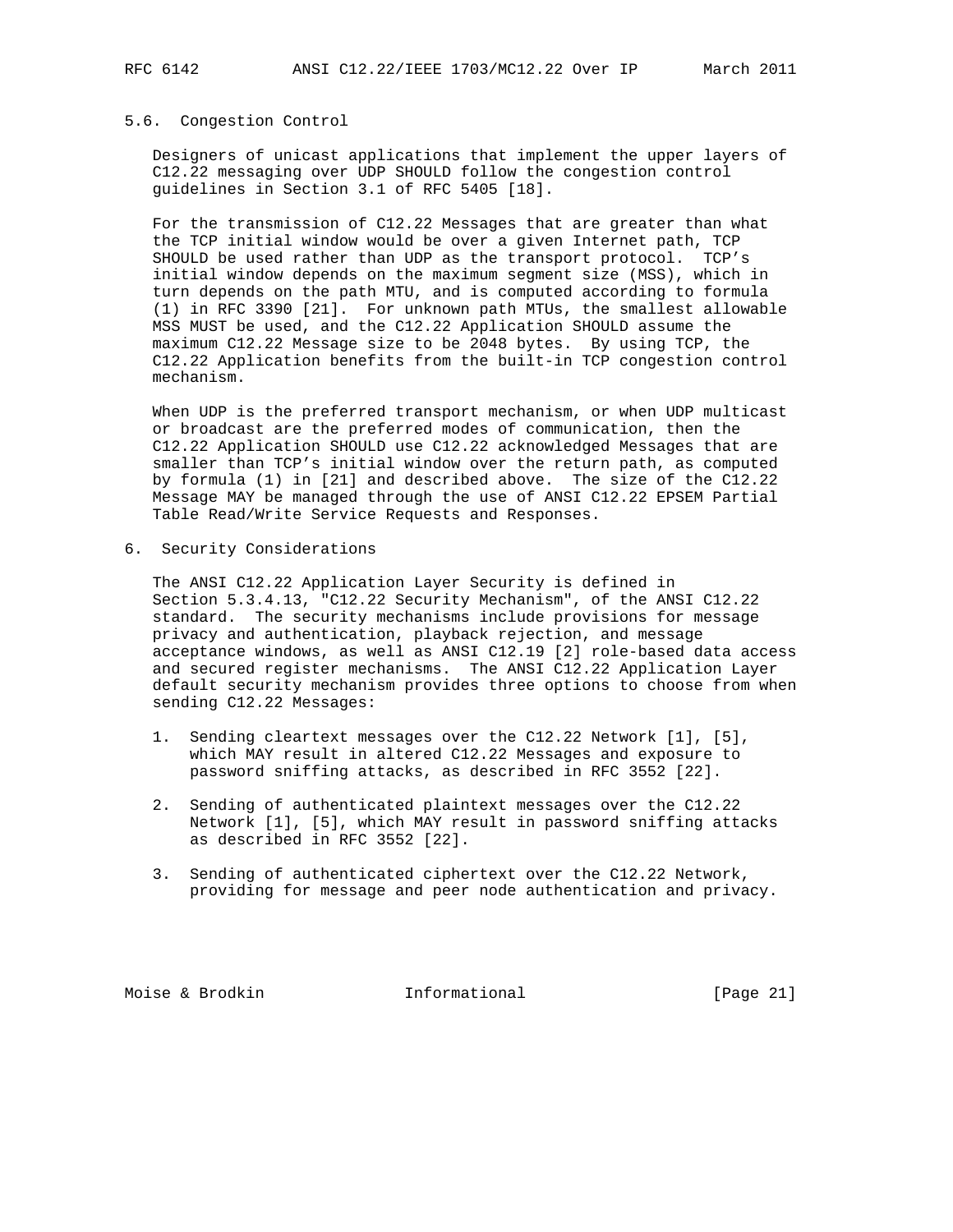When option 1 is used, then it is RECOMMENDED that the network or transport layer provide authentication and confidentiality service. When option 2 is used, then it is RECOMMENDED that the network or transport layer provide confidentiality services. When option 3 is used, then no additional network or transport layer security services are necessary.

 Additional transport or network layer security protocols are not required by ANSI C12.22, but they MAY be provided transparently by C12.22 IP Network Segment integrators (e.g., in C12.22 IP Relays) in order to improve on the security provisions cited above. However, any added transport security (e.g., Transport Layer Security (TLS), RFC 5246 [27]) or IP security (e.g., IPsec, RFC 4302 [25], RFC 4303 [26], RFC 5996 [28]) features SHALL act only to enhance (i.e., not be a substitute for, or an alteration of) the interoperable ANSI C12.22 and ANSI C12.19 security provisions, and SHALL NOT corrupt and SHALL NOT alter the C12.22 Message as presented by the C12.22 Application Layer.

 The ANSI C12.22 [1] and ANSI C12.19 [2] standards provide for the transmission of keys and their storage in C12.19 End Devices (e.g., meters and head-end systems). The key management protocol (when and how keys are exchanged) is not described in the ANSI C12.22 [1] and ANSI C12.19 [2] standards, except to state that keys MAY not be readable from a C12.19 End Device (in response to a Read Service Request). It is RECOMMENDED that all C12.22 Nodes encrypt user information element key fields and passwords. It is also RECOMMENDED that all C12.22 Nodes mask user information element key fields and password fields of EPSEM Read Service Responses (e.g., by replacing all key and password bytes with zeros  $(0x00)$  or spaces  $(0x20)$ ).

 Legacy deployments exist that are not connected to the Internet, so there are some implementations that do not include security. It is likely that multi-homed C12.22 Nodes with interfaces to the Internet will exist in future deployments, so security mechanisms MUST be used by those C12.22 Nodes to ensure C12.22 Message authentication and confidentiality.

Moise & Brodkin **Informational** [Page 22]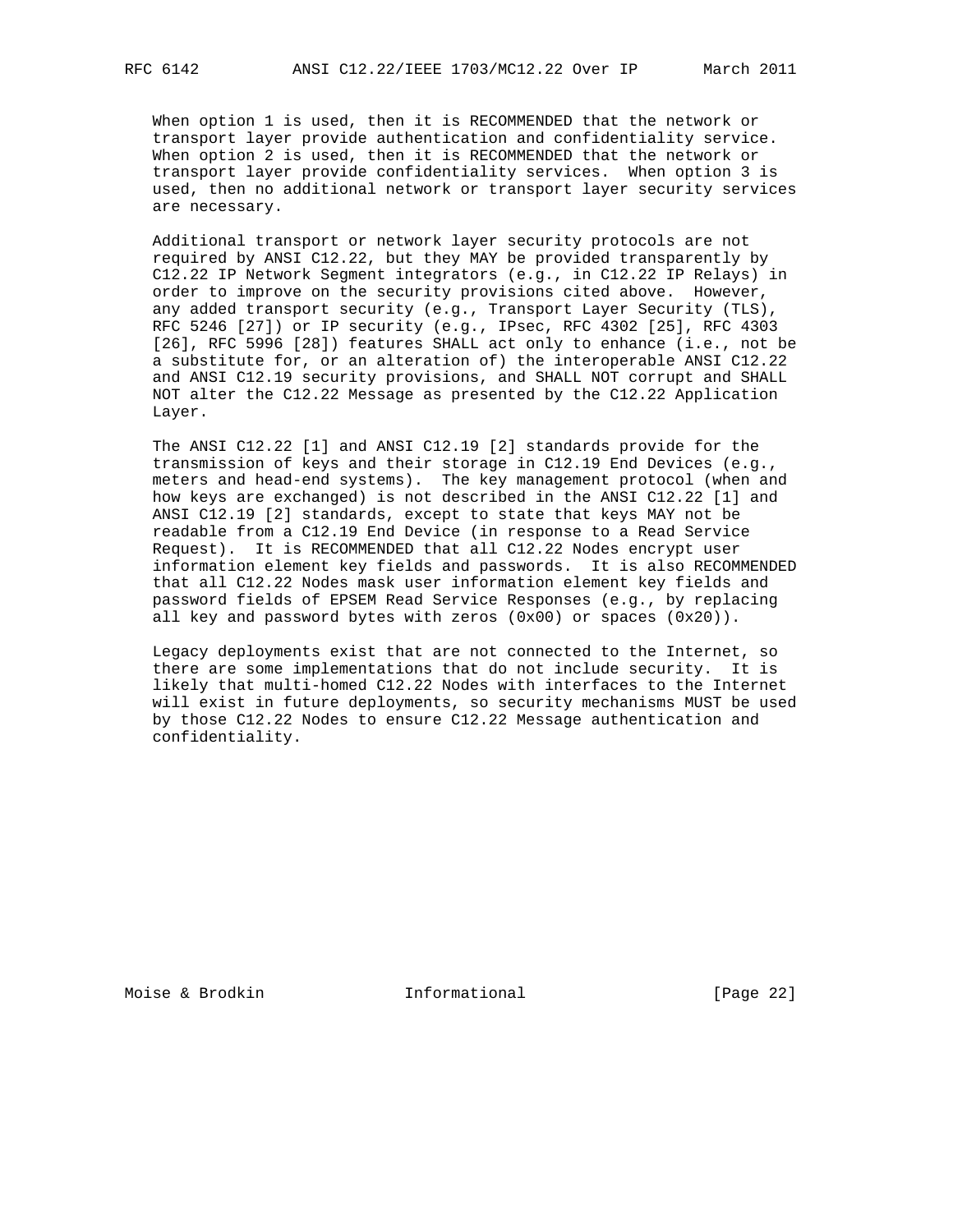# 7. IANA Considerations

 UDP and TCP port 1153, which is used for C12.22 communication over IP, is registered with IANA.

 Section 4.6, "IP Multicast", defines the use of multicast. The following multicast addresses have been registered by IANA for use by the ANSI C12.22 standard:

IPv4 -- "All C1222 Nodes" address 224.0.2.4

IPv6 -- "All C1222 Nodes" address FF0X::204

8. Acknowledgments

 The authors wish to recognize Alexander Shulgin for providing valuable comments and for conducting feasibility testing in support of this work.

 The following people have improved this document through thoughtful comments and suggestions: Fred Baker, Ralph Droms, Vijay Gurbani, Michael Stuber, Spencer Dawkins, Alfred Hoenes, Russ Housley, Paul Hoffman, Lars Eggert, and Sean Turner.

- 9. References
- 9.1. Normative References
	- [1] ANSI, "Protocol Specification for Interfacing to Data Communication Networks", ANSI C12.22-2008, January 2009.
	- [2] ANSI, "Utility Industry End Device Data Tables", ANSI C12.19- 2008, February 2009.
	- [3] IEEE, "Draft Standard for Utility Industry Metering Communication Protocol Application Layer (End Device Data Tables)", IEEE P1377-2010, October 2010.
	- [4] Bradner, S., "Key words for use in RFCs to Indicate Requirement Levels", BCP 14, RFC 2119, March 1997.
	- [5] IEEE, "Standard for Local Area Network/Wide Area Network (LAN/ WAN) Node Communication Protocol to Complement the Utility Industry End Device Data Tables", IEEE P1703-2010, October 2010.

Moise & Brodkin **Informational** [Page 23]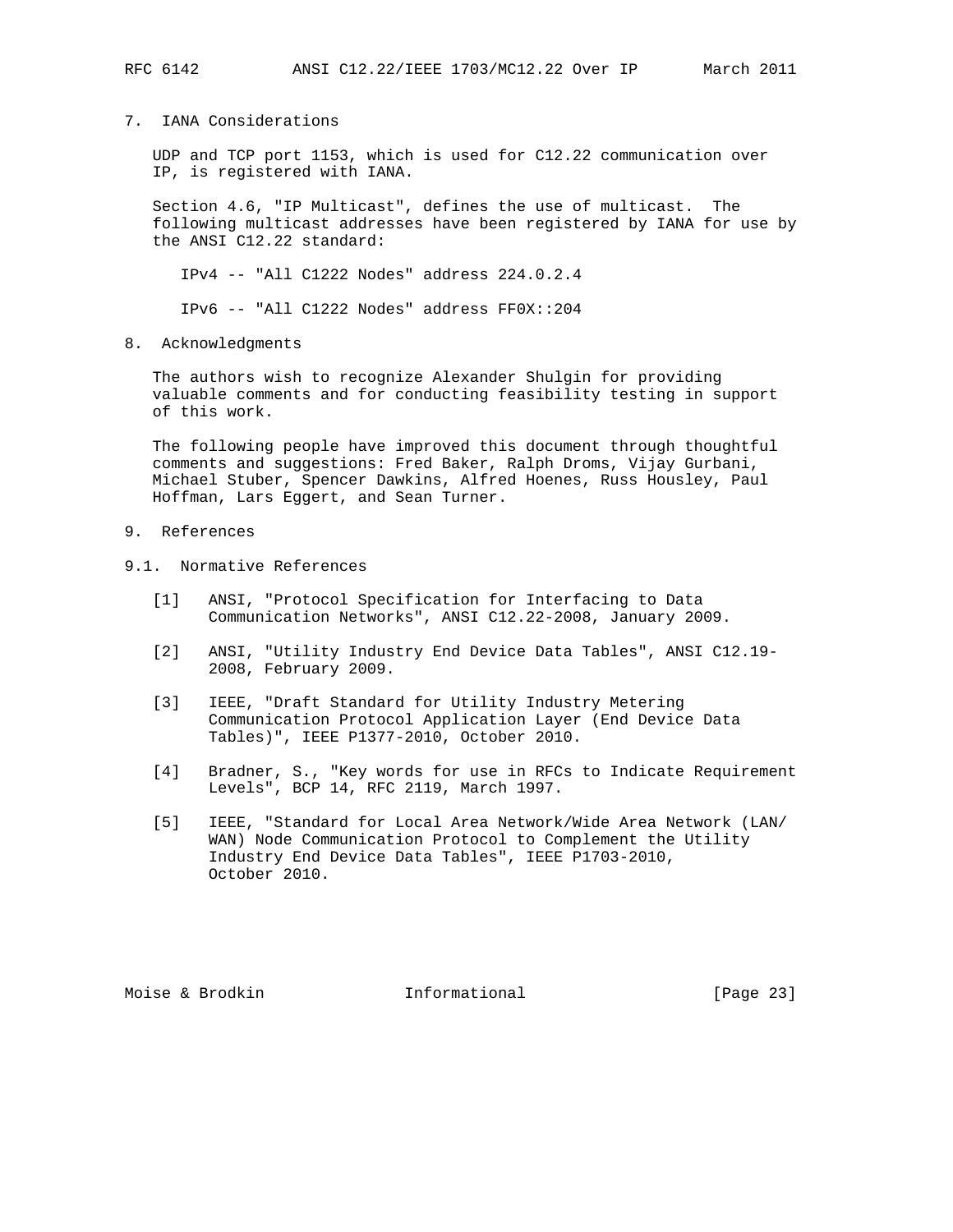- [6] ISO/IEC, "Information Technology-Open Systems Interconnection- Connectionless Protocol for the Association Control Service Element: Protocol Specification", ISO/IEC 10035-1, 1995.
- [7] ISO/IEC, "Information Technology-ASN.1 Encoding Rules: Specification of Basic Encoding Rules (BER), Canonical Encoding Rules (CER) and Distinguished Encoding Rules (DER)", ISO/ IEC 8825-1, 2002.
- [8] Postel, J., "User Datagram Protocol", STD 6, RFC 768, August 1980.
- [9] Postel, J., "Transmission Control Protocol", STD 7, RFC 793, September 1981.
- [10] Deering, S., "Host extensions for IP multicasting", STD 5, RFC 1112, August 1989.
- [11] Cain, B., Deering, S., Kouvelas, I., Fenner, B., and A. Thyagarajan, "Internet Group Management Protocol, Version 3", RFC 3376, October 2002.
- [12] Vida, R., Ed., and L. Costa, Ed., "Multicast Listener Discovery Version 2 (MLDv2) for IPv6", RFC 3810, June 2004.
- [13] Conta, A., Deering, S., and M. Gupta, Ed., "Internet Control Message Protocol (ICMPv6) for the Internet Protocol Version 6 (IPv6) Specification", RFC 4443, March 2006.
- [14] Fenner, B., Handley, M., Holbrook, H., and I. Kouvelas, "Protocol Independent Multicast - Sparse Mode (PIM-SM): Protocol Specification (Revised)", RFC 4601, August 2006.
- [15] Hinden, R. and S. Deering, "IP Version 6 Addressing Architecture", RFC 4291, February 2006.
- [16] Meyer, D., "Administratively Scoped IP Multicast", BCP 23, RFC 2365, July 1998.
- [17] Senie, D., "Changing the Default for Directed Broadcasts in Routers", BCP 34, RFC 2644, August 1999.
- [18] Eggert, L. and G. Fairhurst, "Unicast UDP Usage Guidelines for Application Designers", BCP 145, RFC 5405, November 2008.
- [19] Braden, R., Ed., "Requirements for Internet Hosts Communication Layers", STD 3, RFC 1122, October 1989.

Moise & Brodkin **Informational** [Page 24]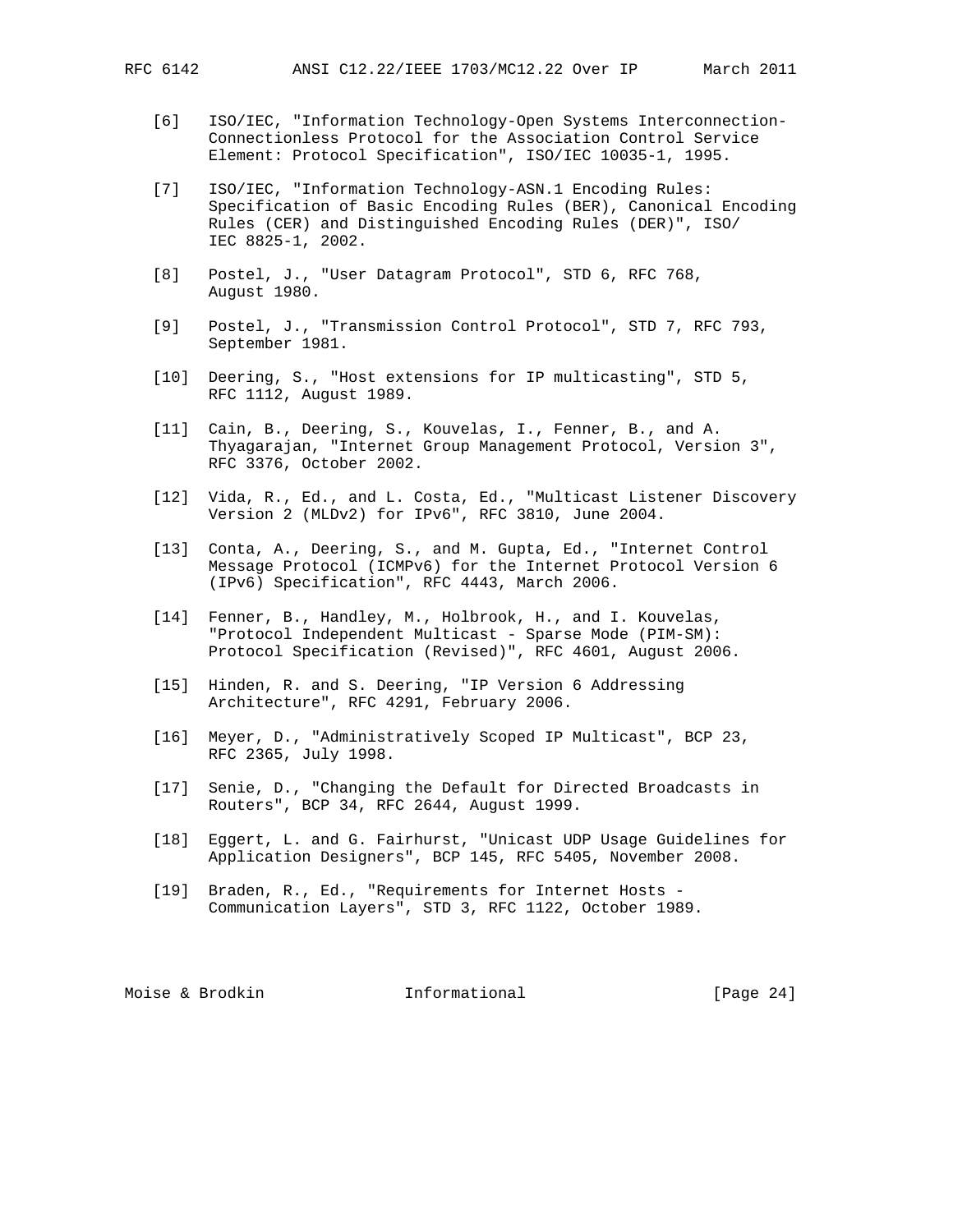- [20] Deering, S. and R. Hinden, "Internet Protocol, Version 6 (IPv6) Specification", RFC 2460, December 1998.
- [21] Allman, M., Floyd, S., and C. Partridge, "Increasing TCP's Initial Window", RFC 3390, October 2002.
- [22] Rescorla, E. and B. Korver, "Guidelines for Writing RFC Text on Security Considerations", BCP 72, RFC 3552, July 2003.
- 9.2. Informative References
	- [23] Measurement Canada, "Specification for Utility Industry Metering Communication Protocol Application Layer (End Device Data Tables)", Draft MC12.19, 2011.
	- [24] Measurement Canada, "Specification for Local Area Network/Wide Area Network (LAN/WAN) Node Communication Protocol to Complement the Utility Industry End Device Data Tables", Draft MC12.22, 2011.
	- [25] Kent, S., "IP Authentication Header", RFC 4302, December 2005.
	- [26] Kent, S., "IP Encapsulating Security Payload (ESP)", RFC 4303, December 2005.
	- [27] Dierks, T. and E. Rescorla, "The Transport Layer Security (TLS) Protocol Version 1.2", RFC 5246, August 2008.
	- [28] Kaufman, C., Hoffman, P., Nir, Y., and P. Eronen, "Internet Key Exchange Protocol Version 2 (IKEv2)", RFC 5996, September 2010.

Moise & Brodkin **Informational** [Page 25]